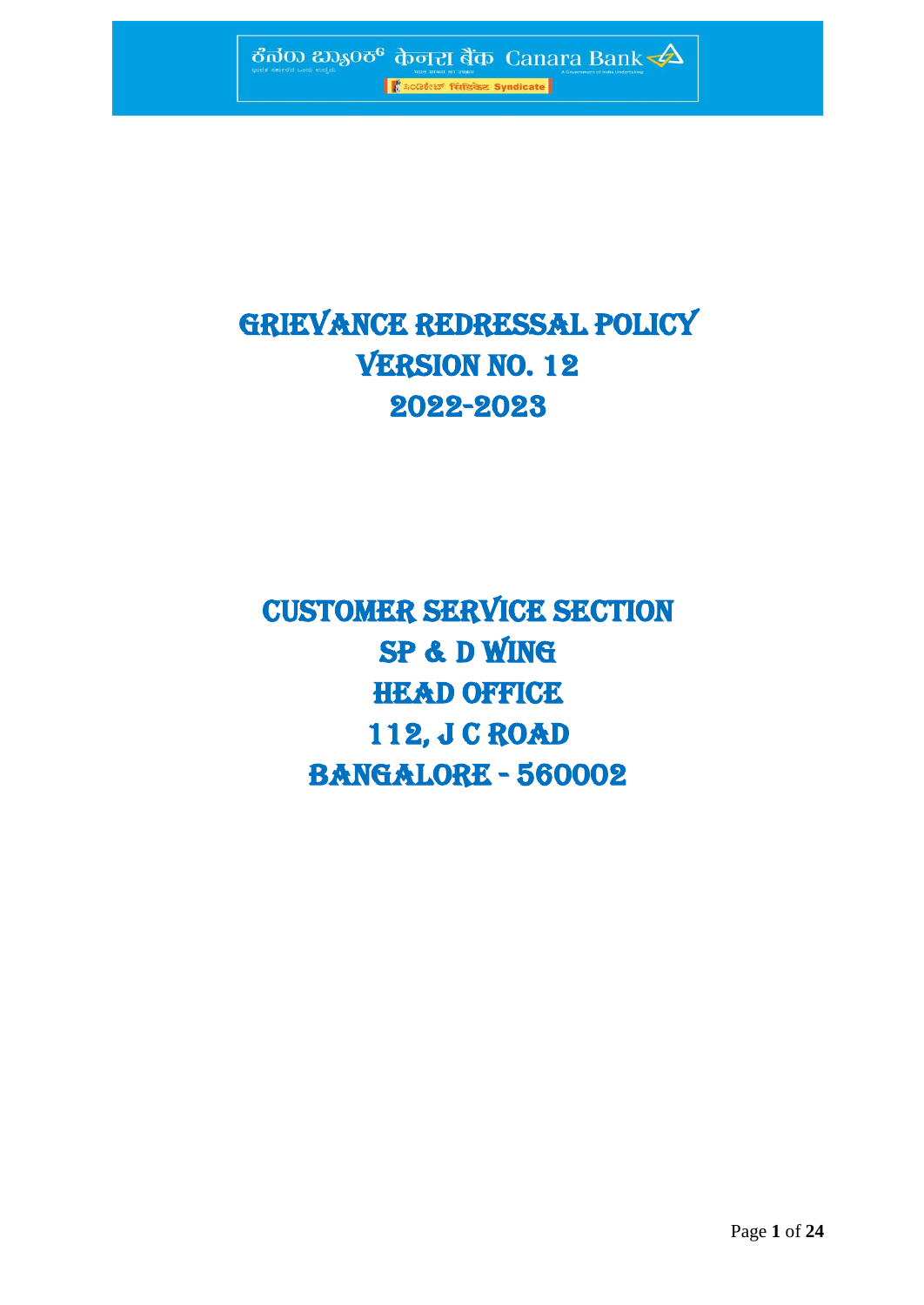$\frac{1}{2}$ ಕೆನರು ಬ್ಯಾಂಕ್ ಕಾಂಪ್ ಸರ್ಕಾರ್ Canara Bank $\frac{1}{2}$ 

# **GRIEVANCE REDRESSAL POLICY OF THE BANK FOR THE YEAR 2022-23 INDEX**

| SI No.                  | <b>Contents</b>                                                                                             | Page no         |
|-------------------------|-------------------------------------------------------------------------------------------------------------|-----------------|
|                         | A. Objectives                                                                                               | 03              |
|                         | B. Organisational Setup and Roles & Responsibilities                                                        | 04              |
| $\overline{2}$          | Internal Machinery to handle customer complaints /                                                          | 04              |
|                         | grievances                                                                                                  |                 |
|                         | Internal Ombudsman                                                                                          | 04              |
| 2.1                     | Complaint Redressal Mechanism                                                                               | 04              |
| 2.1.1                   | Complaint Redressal Mechanism at Branch                                                                     | 05              |
| 2.1.2                   | Complaint Redressal Mechanism at Regional Office                                                            | 07              |
| 2.1.3                   | Complaint Redressal Mechanism at Circle Office                                                              | $\overline{07}$ |
| 2.1.4                   | Complaint Redressal mechanism at Head Office                                                                | 07              |
|                         | C. Reporting structure/ requirements                                                                        | 10              |
| 2.1.5                   | Grievance escalation system                                                                                 | 10              |
| $\overline{\mathbf{3}}$ | Online grievance Redressal System (CPGRS)                                                                   | 11              |
| $\overline{4}$          | Integrated Ombudsman Scheme 2021                                                                            | 12              |
|                         | D. Strategies for meeting objectives                                                                        | 13              |
| 5                       | Standing Committee Meeting on Customer Service                                                              | 13              |
| $\overline{6}$          | <b>Customer Service Committee of the Board</b>                                                              | $\overline{14}$ |
| $\overline{7}$          | Nodal Officials to handle the complaints & grievances                                                       | 14              |
| 8                       | Mandatory display requirements                                                                              | 14              |
| 9                       | <b>Resolution of Grievances</b>                                                                             | 15              |
| $\overline{10}$         | <b>Time Frame</b>                                                                                           | $\overline{15}$ |
|                         | E. Limit Structure/ Trigger Mechanism                                                                       | 16              |
| 11.1                    | Dispute Redressal Mechanism (Technology Products)                                                           | 16              |
| 11.2                    | <b>Failed Transactions</b>                                                                                  | 17              |
| 11.3                    | <b>Exception Handling</b>                                                                                   | $\overline{19}$ |
| 11.4                    | <b>Charge Backs</b>                                                                                         | 19              |
| 11.5                    | Credit/ Debit Adjustments                                                                                   | 19              |
| 11.6                    | Representment                                                                                               | $\overline{20}$ |
| 12                      | Net Banking                                                                                                 | 20              |
| $\overline{13}$         | <b>Mobile Banking</b>                                                                                       | 20              |
| 14                      | <b>Interaction with Customers</b>                                                                           | 21              |
| 15                      | Sensitizing the staff on handling complaints                                                                | 21              |
| 16                      | Home Loans - Levy of fore closure charges/ Pre Payment                                                      | 21              |
|                         | Penalty                                                                                                     |                 |
| 17                      | Uniformity on Intersol Charges                                                                              | 22              |
| 18                      | Charges for sending SMS alerts                                                                              | 22              |
| 19                      | Online Dispute Resolution (ODR) System for Digital Payments                                                 | 22              |
| 20                      | Strengthening of Grievance Redress Mechanism in Banks                                                       | 22              |
|                         | F. Compliance / Monitoring of Implementation of the<br>Policies By all branches/ Circle Office/ Head Office | 23              |
|                         | Enclosure to 11.1. iv Uniform Template                                                                      | 24              |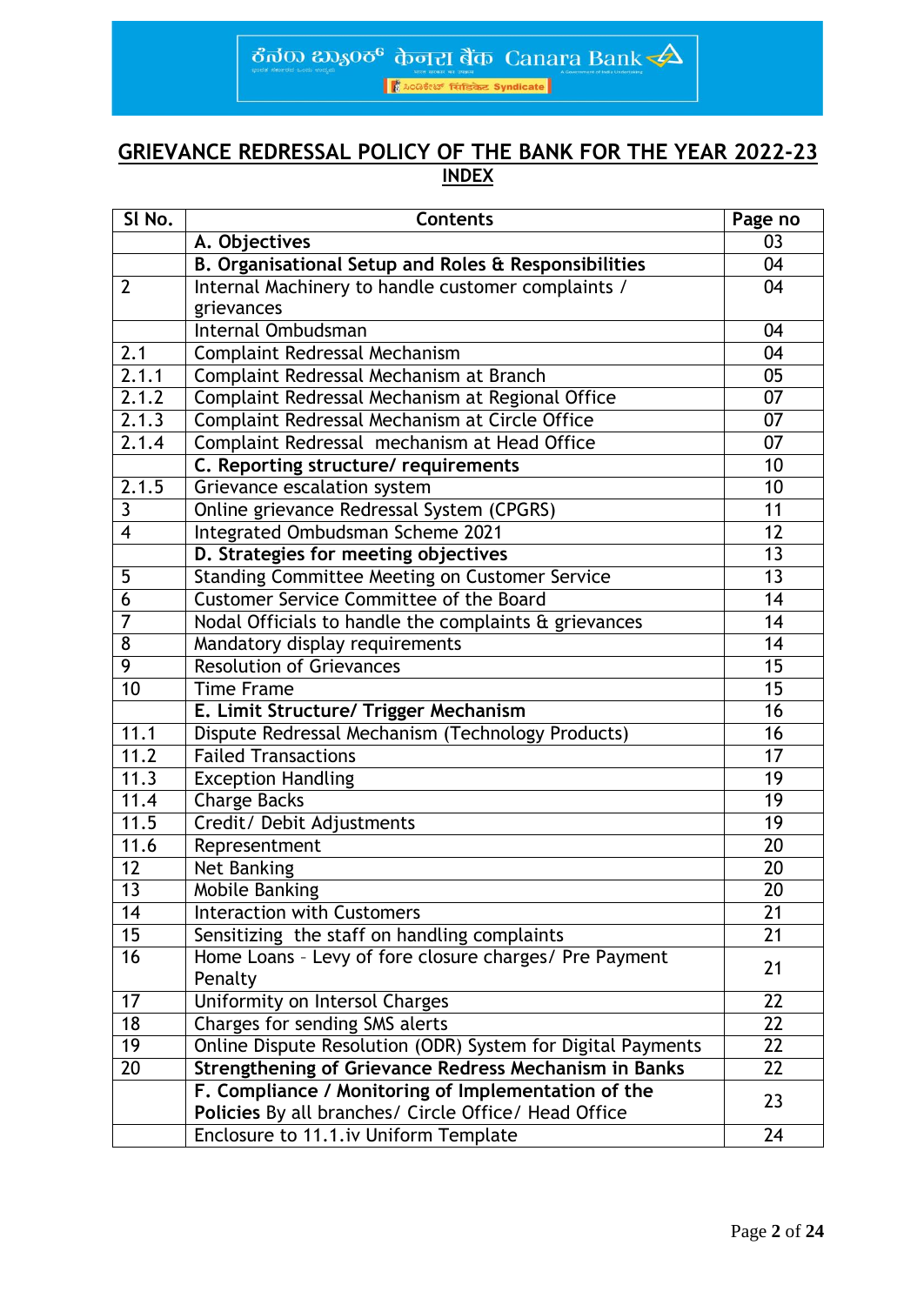# **GRIEVANCE REDRESSAL POLICY – 2022-23**

# **A. OBJECTIVES:**

In the present scenario of competitive banking, excellence in customer service is the most important tool for sustained business growth. Since inception our Bank high priority has been attached to customer satisfaction. Over the years, steps have been taken to come out with a number of initiative aimed at achieving high standards of customer satisfaction and complaint free branch network. Customer complaint is part of the business life of any corporate entity. As a service organization, customer service and customer satisfaction is the prime concern of the Bank. We believe that providing prompt and efficient service is essential not only to attract new customers, but also to retain existing ones. This policy document aims at minimizing instances of customer complaints and grievances through proper service delivery and review mechanism and to ensure prompt redressal of customer complaints and grievances. The review mechanism will help in identifying shortcomings in product features and service delivery.

The Bank's policy on Grievance Redressal follows the under noted principles:

- a) Our customers will be treated fairly at all times.
- b) Complaints raised by our customers will be dealt with courtesy and in time.
- c) Our customers will be fully informed of avenues to escalate their complaints/ grievances within the organization and their rights to alternative remedy, if they are not fully satisfied with the response of the bank to their complaints.
- d) Our Bank will treat all complaints efficiently and fairly as they can damage the Bank's reputation and business if handled otherwise.
- e) Our employees will work in good faith and without prejudice to the interests of the customer.
- f) Complaints emanating from rural areas and those relating to financial assistance to priority sector and Government Poverty alleviation programme also form part of the above process.

In order to make Bank's redressal mechanism more meaningful and effective, a structured system will function at Branches/ Regional Offices/ Circle Offices/Head Office, which will ensure that redressal sought is just and fair and is within the given framework of rules and regulation.

This policy document will be made available at all branches. All the employees will be made aware about the complaint handling process to ensure better customer service and general awareness in the Bank.

#### **1. The customer complaint arises due to:**

- a) The attitudinal aspects in dealing with customers.
- b) Inadequacy of the functions/ arrangements made available to the customers or gaps in standards of services expected and actual services rendered.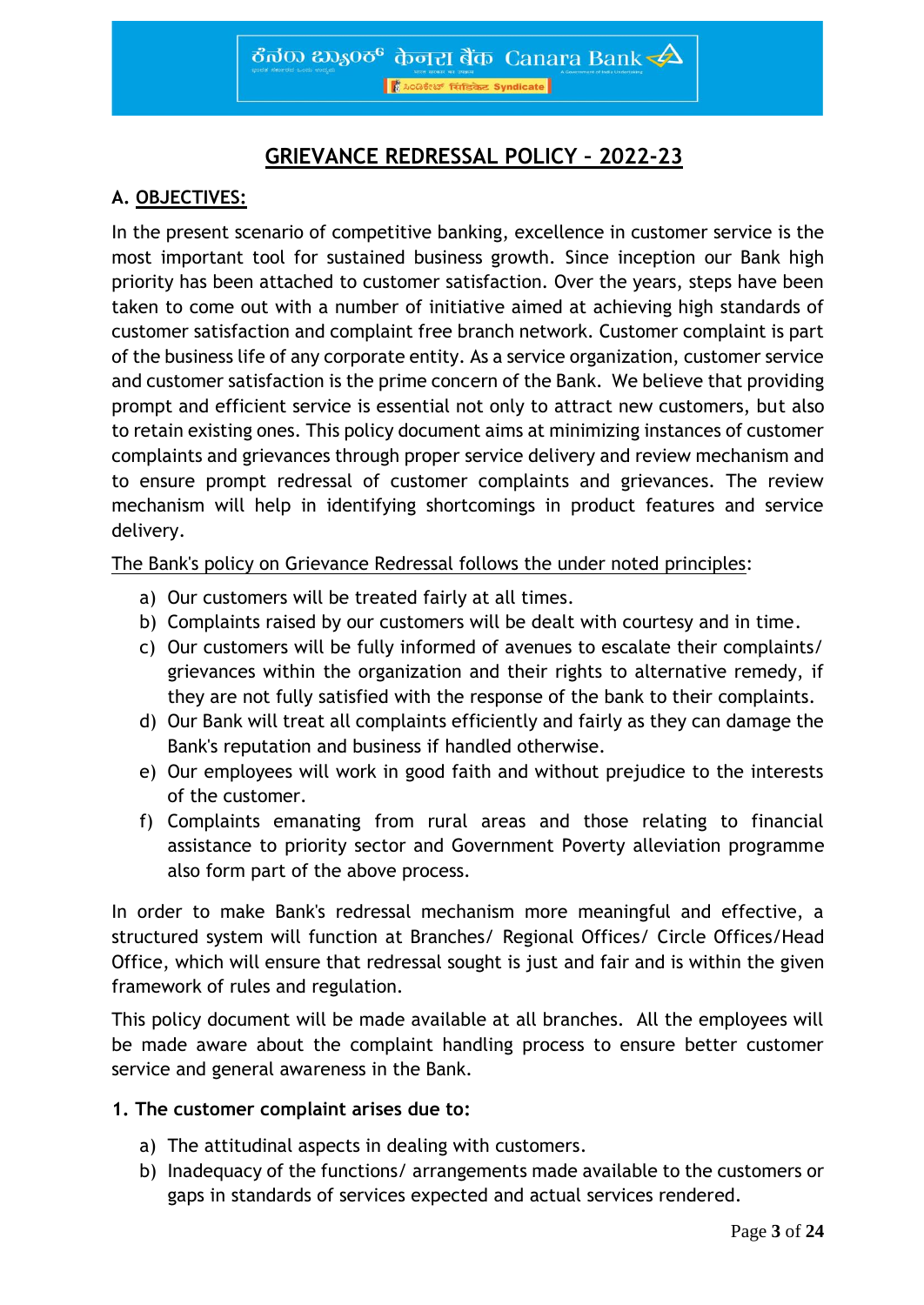।<br>||हैं ೩೦ಡಿಕೇಟ್ सिडिकेट Syndicate ||

## **B ORGANISATIONAL SETUP AND ROLES & RESPONSIBILITIES:**

#### **2. Internal Machinery to handle customer complaints/ grievances**

- a) If the customer wants to make a complaint, we will inform:
	- i. Where to make complaint
	- ii. How a complaint should be made
	- iii. When to expect a reply
	- iv. Whom to approach for redressal
	- v. What to do if customers are not happy about the outcome
- b) The Bank will inform customers where to find details of procedures for handling complaints fairly and quickly.
- c) If the customer complaint is received in writing, we will endeavour to send an acknowledgement/ a response within a week. If customer complaint is relayed over phone at our designated telephone helpdesk or customer service number, we shall provide a complaint reference number and keep customers informed of the progress within a reasonable period of time.
- d) After examining the matter, we will send our final response or explain why we need more time to respond and shall endeavour to do so within 30 days of receipt of complaint and will tell customers to take their complaint further if they are still not satisfied.

#### **e) Internal Ombudsman**

In order to strengthen the customer confidence in fair and just redressal of complaints, the Bank has appointed the Internal Ombudsman, a retired senior officer of the rank of General Manager from another Bank, at the apex level of Grievance Redressal System of the Bank. The Office of Internal Ombudsman is internal to the Bank and the Bank is required to internally escalate all cases to the Internal Ombudsman for final decision where either the complaint is rejected or only partial relief is provided to the complainant. In all such cases the decision of the Internal Ombudsman is binding on the Bank and if the Bank has any disagreement, the same shall be reported directly to RBI. This helps the customer to get the grievances redressed faster in a fair manner without escalating to any other external authorities like the Banking Ombudsman, RBI, Consumer Courts, Government Portal etc., This mechanism is adopted by the Bank in tune with the RBI guidelines.

#### **2.1 Complaint Redressal Mechanism in our Bank (Internal Machinery):**

Bank is having a nodal department/ official for customer service in HO and in each controlling office (Circle Office & Regional Office), with whom customers with grievances can approach in the first instance and with whom the Banking Ombudsman and RBI can liaise.

The General Manager, Priority Credit Wing shall act as the Nodal Officer for monitoring of Credit Related grievances forwarded by the Ministry for taking appropriate action on merits.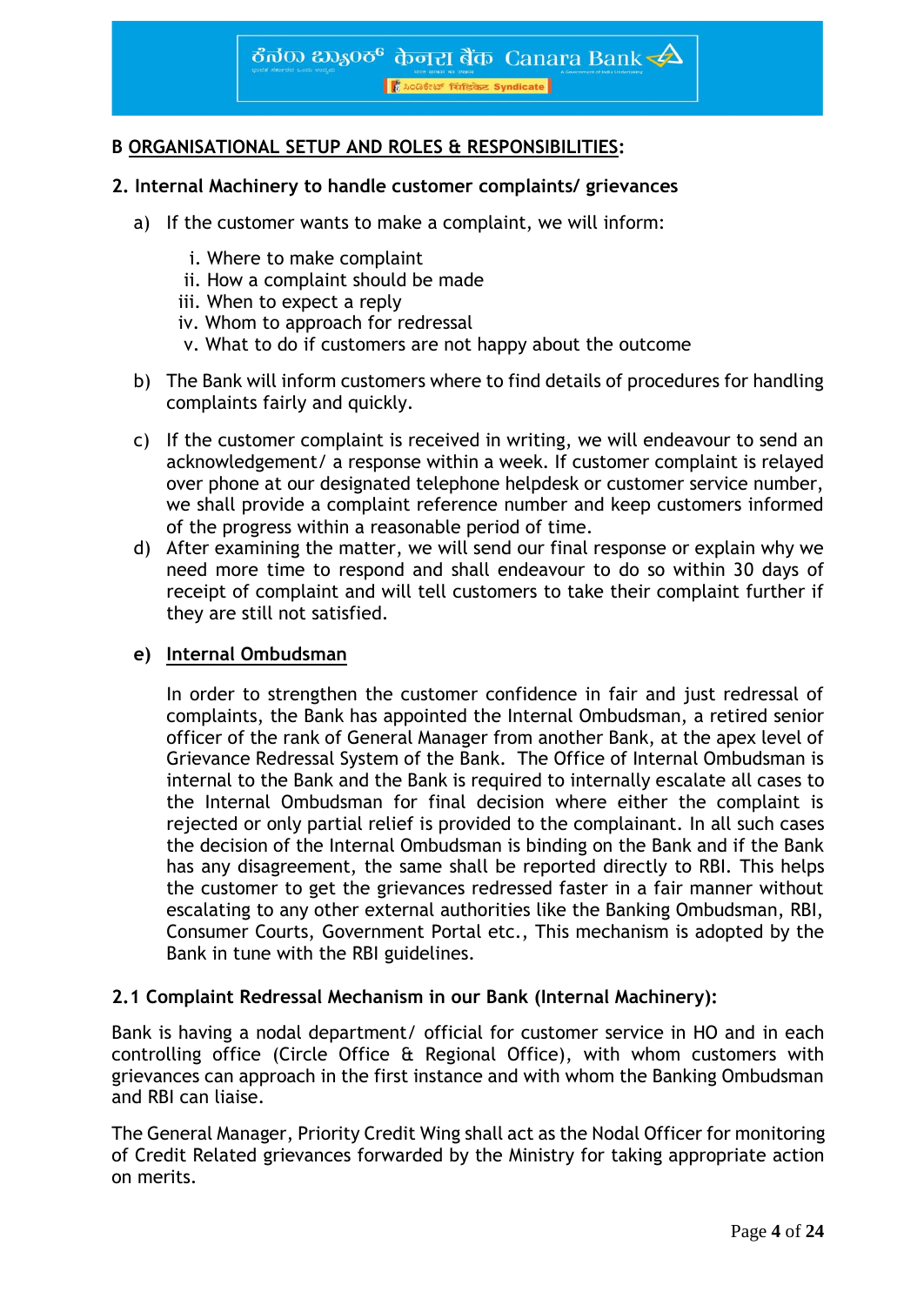Access Trend Syndicate

# *2.1.1 At Branch:*

## **Resolution of Grievances**

Branch Manager will be responsible for the resolution of the complaints/ grievances in respect of customer service by the Branch. He/ she would be responsible for ensuring closure of all complaints received at Branches. It is his/ her foremost duty to see that the complaint should be resolved completely to the customer's satisfaction and if the customer is not satisfied, then he shall be provided with alternate avenues to escalate the issue if the same is not resolved within the stipulated period. If the Branch Manager feels that it is not possible at his/ her level to solve the problem he/ she may refer the case to Regional Office/ Circle Office or Head Office for guidance. Similarly, if Regional Office/ Circle Office find that they are not able to solve the problem; such cases may be referred to the Principal Nodal Officer of the Bank.

1. Suggestion Box and complaint Book are provided in all the branches. Any written complaint is instantly and promptly acknowledged.

2. The Complaint Registers are to be kept at prominent place which would make it possible for the customers to enter their grievances. The register shall be in perforated copies in each set so that the acknowledgement to the customers would be provided instantly and an intimation to the controlling office.

3. At every office of the Bank a notice requesting the customer "To meet the Branch Manager" shall be displayed with regard to Grievances, if it remains un-redressed.

4. A copy of the complaint is required to be forwarded to the concerned controlling office of the bank along with the remark of the branch manager within a time frame. (Within a maximum of 7 days depending upon the nature of Grievances)

5. All branches should maintain a separate complaints register for entering all the complaints/ grievances received by them directly or through RO/ CO/ HO and other sources. These registers should be maintained irrespective of the fact whether a complaint is received or not in the past.

6. The complaint registers maintained by branches shall be scrutinized by the concerned Circle Nodal Executive during his periodical visit to the branches and his observations/ comments recorded in the relative visit reports.

7. Bank having computerized operation may adopt the aforesaid format and generate copies electronically. Canara Bank has developed an in house portal namely Canara Public Grievance Redressal Package (CPGRS) in which all the complaints are registered and redressed. The data is maintained in the package electronically.

8. Grievances/ complaints relating to congestion in banking premises should be examined by the bank's internal inspectors/ auditors on a continuing basis and action taken for augmentation of space, where ever necessary, keeping in view the availability of larger accommodation in the same locality at a reasonable rent and other commercial considerations.

9. All branches other than small branches will have "May I help you counters".

10. Counter staff are provided with training and additional inputs.

11. If counter staff/ supervisor are unable to resolve a grievance, the Branch-incharge shall intervene and try to resolve the issue.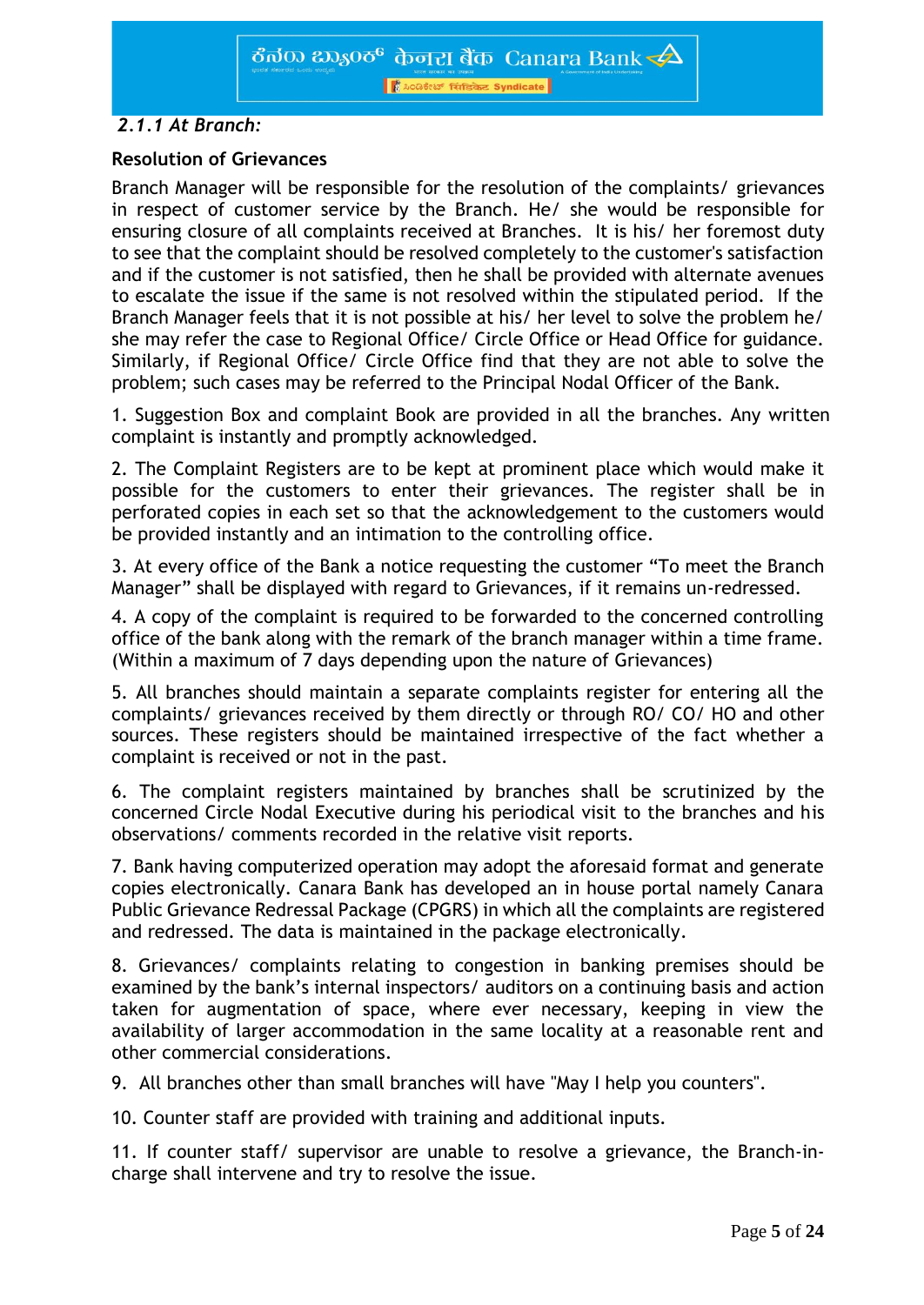12. Customers' Day is observed on 15<sup>th</sup> of every month. On this day branch in-charge will make himself/ herself available at the branch between 3 P.M. and 5 P.M. to meet customers without any prior appointment.

### 13. **Branch Level Customer Service Committees**

Banks were advised to establish Customer Service Committees at branch level. In order to encourage a formal channel of communication between the customers and the bank at the branch level, banks should take necessary steps for strengthening the branch level committees with greater involvement of customers. It is desirable that branch level committees include their customers too. Further, as senior citizens usually form an important constituent in banks, a senior citizen may preferably be included therein. The Branch Level Customer Service Committee may meet at least once a month to study complaints/ suggestions, cases of delay, difficulties faced/ reported by customers/ members of the Committee and evolve ways and means of improving customer service.

The branch level committees may also submit quarterly reports giving inputs/ suggestions to the Standing Committee on Customer Service thus enabling the Standing Committee to examine them and provide relevant feedback to the Customer Service Committee of the Board for necessary policy/ procedural action.

14. Customer Service Committee meeting is held every month at all Branches/ Regional Offices/ and Circle Offices. The sole task of the Committee is to find out ways and means to render service to the satisfaction of the Customers. For this purpose, Committee will meet regularly at stipulated intervals to discuss in detail the strengths and deficiencies of the services presently rendered and take steps to improve it.

15. Special Customers' Meet is conducted on special occasions.

16. Every year, during November Customer Fortnight is observed to create awareness among Public as well as staff for achieving the objective of Complaint free branch network, and to also highlight our products and services.

17. Both the Drop box facility and the facility for acknowledgement of the cheques at regular collection counters shall be available to the customers and no branch shall refuse to give an acknowledgement if the customer tenders the cheque at the counters.

18. Bank shall ensure that customers are not compelled to drop the cheques in drop box.

19. Bank shall invariably display on the cheque drop box itself that 'Customers can also tender the cheques at the counters and obtain acknowledgement on the pay-inslips.' This message is displayed in English, Hindi and the concerned regional language of the state.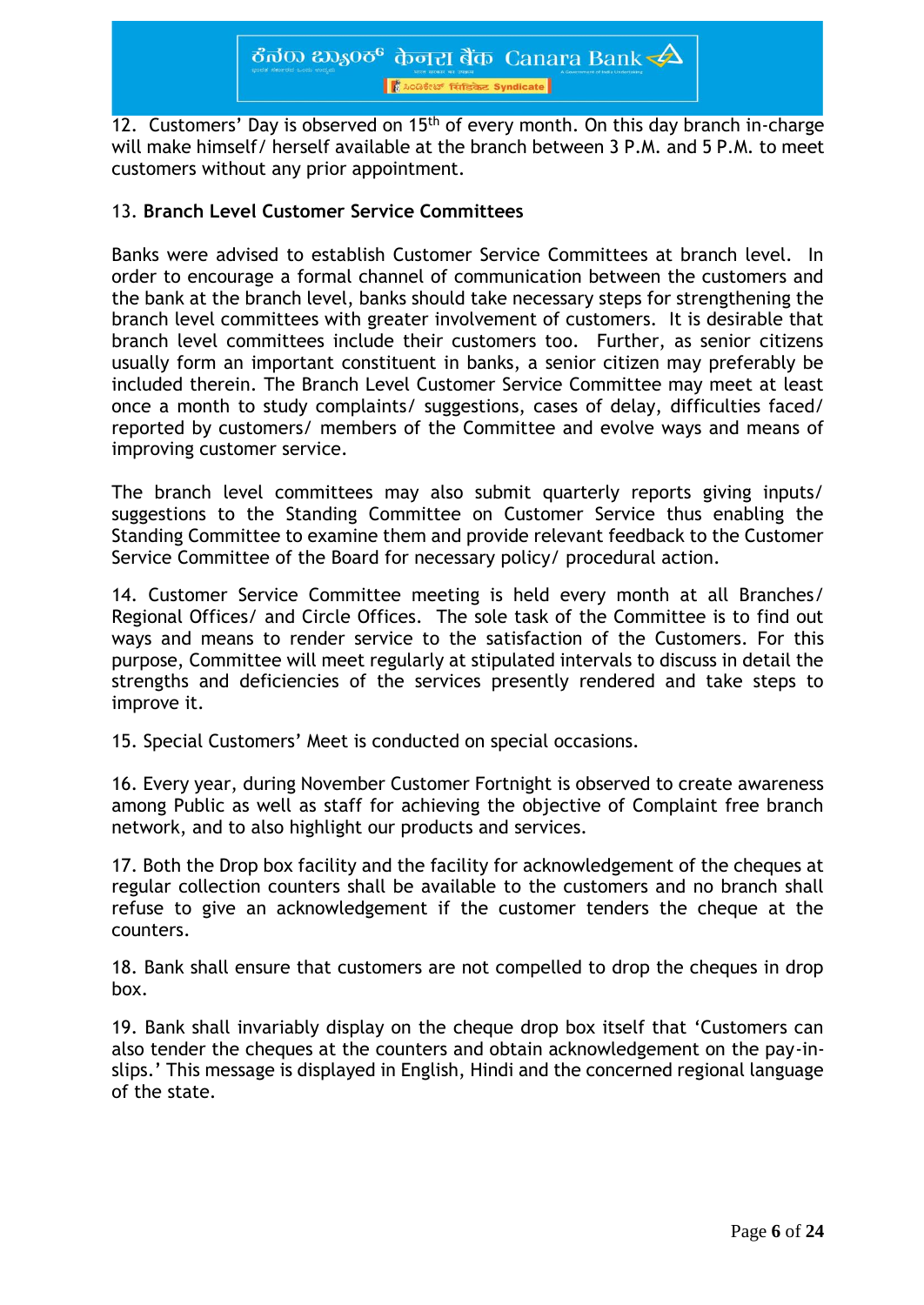# *2.1.2 At Regional Office:*

- a. Divisional Manager/ Assistant General Manager holding charge of MIPD & PP Section at Regional office.
- b. By and large, complaints are redressed within shortest possible time.
- c. Whenever it is not possible and more cross checking is required, steps are taken to settle the matter within a reasonable time.
- d. The Executives of Regional Office visit branches periodically and submit a report on Customer Service, as per the detailed checklist.
- e. Divisional Manager/ Assistant General Manager in-charge of MIPD & PP Section, Regional Office contact the aggrieved customers as and when necessary, meet him personally with the Branch Manager, for ensuring timely redressal of the complaint.
- f. Wherever deficiencies are noticed, accountability is fixed and erring employees punished.

# *2.1.3 At Circle Office:*

- g. Divisional Manager/ Assistant General Manager holding charge of Customer Service Section at Circle office.
- h. By and large, complaints are redressed within shortest possible time.
- i. Whenever it is not possible and more cross checking is required, steps are taken to settle the matter within a reasonable time.
- j. The Executives of Circle Office visit branches periodically and submit a report on Customer Service, as per the detailed checklist.
- k. Divisional Manager/ Assistant General Manager in-charge of Customer Service Section, Circle Office contact the aggrieved customers as and when necessary, meet him personally with the Branch Manager, for ensuring timely redressal of the complaint.
- l. Wherever deficiencies are noticed, accountability is fixed and erring employees punished.

#### *2.1.4 At Head Office:*

- i. A full-fledged Customer Service Section is functioning at SP & D Wing, Head Office, overseen by General Manager.
- ii. An acknowledgement is sent to the customer immediately on receipt of the complaint.
- iii. Thorough analysis of the complaint is done and necessary instructions are given to COs/ROs/Branches for speedy redressal and followed up till final redressal letter is sent to the complainant duly explaining the decision taken on the complaint.
- iv. On 15<sup>th</sup> of every month, Customers' Day is observed between 3 p.m. and 5 p.m. during which overseeing Executives are available for meeting the public/ Customers without prior appointment.
- v. Special Customers' Meets are organized for different segments of the market, viz., Exporters, MSME, NRI, Agriculturists, etc.
- vi. Customer Satisfaction Surveys through In-house as well as by External agencies are conducted to assess the level of customer satisfaction.
- vii. Bank shall place a statement of complaints before the Customer Service Committee of the Board along with an analysis of the complaints received.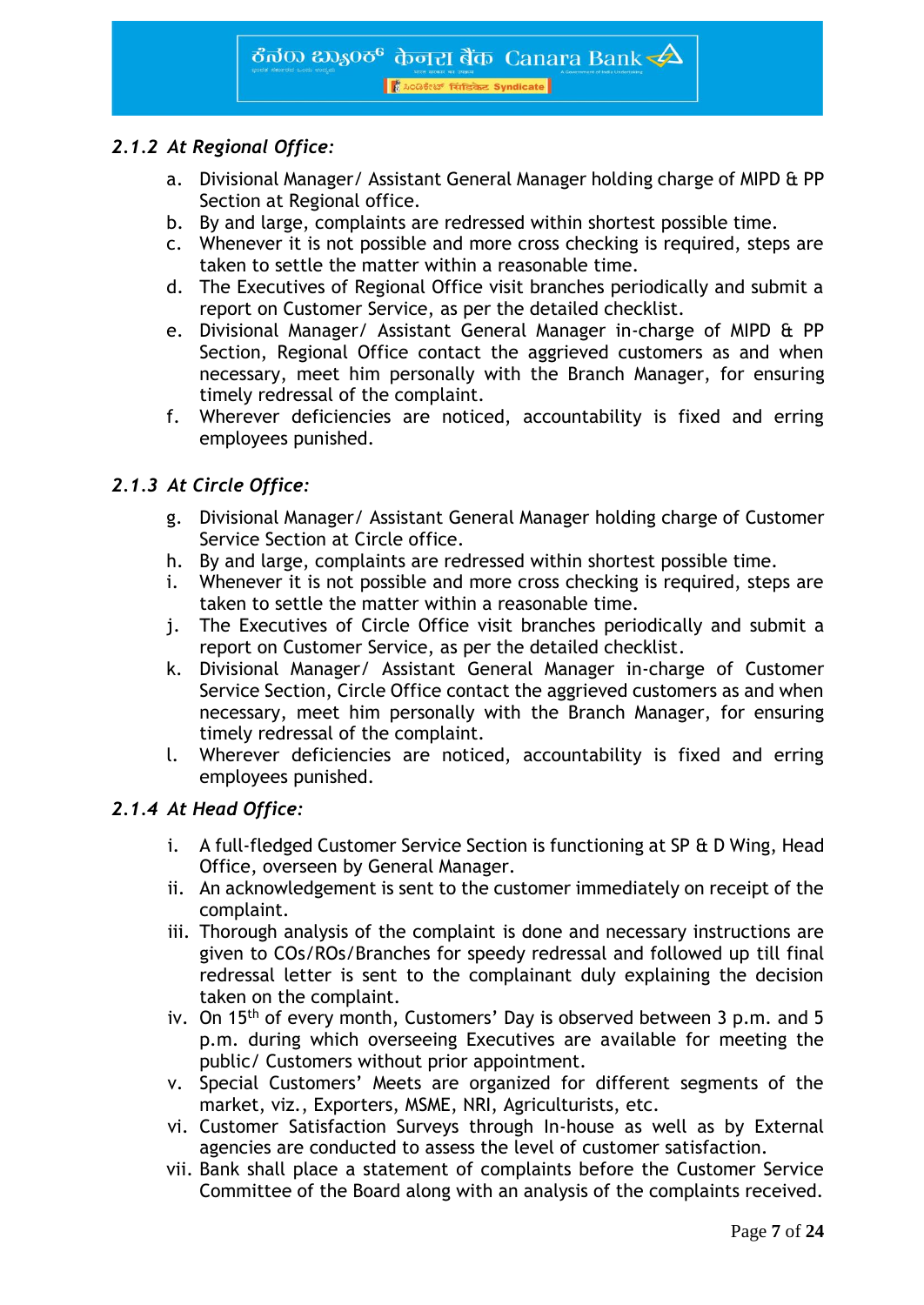The complaints shall be analyzed to identify customer service areas in which the complaints are frequently received, to identify frequent sources of complaints, to identify systemic deficiencies and for initiating appropriate action to make the grievance redressal mechanism more effective.

viii. The Bank shall disclose following details along with financial results:

#### A. Summary information on complaints received by the bank from customers and from the OBOs

| Sl no                    |             |                                                                     | <b>Previous</b> | Current |  |
|--------------------------|-------------|---------------------------------------------------------------------|-----------------|---------|--|
|                          |             |                                                                     | year            | year    |  |
|                          |             | Complaints received by the bank from its customers                  |                 |         |  |
| 1                        |             | Number of complaints pending at beginning of                        |                 |         |  |
|                          |             | the year                                                            |                 |         |  |
| $\overline{2}$           |             | Number of complaints received during the year                       |                 |         |  |
| 3                        |             | Number of complaints disposed during the year                       |                 |         |  |
|                          | 3.1         | Of which, number of complaints rejected by the<br>bank              |                 |         |  |
| $\overline{\mathcal{A}}$ |             | Number of complaints pending at the end of the                      |                 |         |  |
|                          |             | year                                                                |                 |         |  |
|                          |             | Maintainable complaints received by the bank from                   |                 |         |  |
|                          | <b>OBOs</b> |                                                                     |                 |         |  |
| 5                        |             | Number of maintainable complaints received by<br>the bank from OBOs |                 |         |  |
|                          | 5.1         | Of 5, number of complaints resolved in favour<br>of the bank by BOs |                 |         |  |
|                          | 5.2         | Of 5, number of complaints resolved through                         |                 |         |  |
|                          |             | conciliation/mediation/advisories issued by BOs                     |                 |         |  |
|                          | 5.3         | Of 5, number of complaints resolved after                           |                 |         |  |
|                          |             | passing of Awards by BOs against the bank                           |                 |         |  |
| 6                        |             | Number of Awards unimplemented within the                           |                 |         |  |
|                          |             | stipulated time (other than those appealed)                         |                 |         |  |

B. Top five grounds of complaints received by the bank from customers

| Grounds of   |                | Number of Number of \% increase/ |                     | Number of  | 5,<br><b>Of</b> |
|--------------|----------------|----------------------------------|---------------------|------------|-----------------|
| complaints,  | complaints     | complaints                       | decrease in         | complaints | number<br>0f    |
| (i.e.        | pending $at$   | received                         | the number          | pending at | complaints      |
| complaints   | the            | during<br>the                    | οf                  | the end of | pending         |
| relating to) | beginning      | year                             | complaints          | the year   | beyond<br>30    |
|              | of the year    |                                  | received            |            | days            |
|              |                |                                  | the<br>over         |            |                 |
|              |                |                                  | previous            |            |                 |
|              |                |                                  | year                |            |                 |
|              | $\overline{2}$ | 3                                | 4                   | 5          | 6               |
|              |                |                                  | <b>Current Year</b> |            |                 |
| Ground - 1   |                |                                  |                     |            |                 |
| Ground - 2   |                |                                  |                     |            |                 |
| Ground - 3   |                |                                  |                     |            |                 |
| Ground - 4   |                |                                  |                     |            |                 |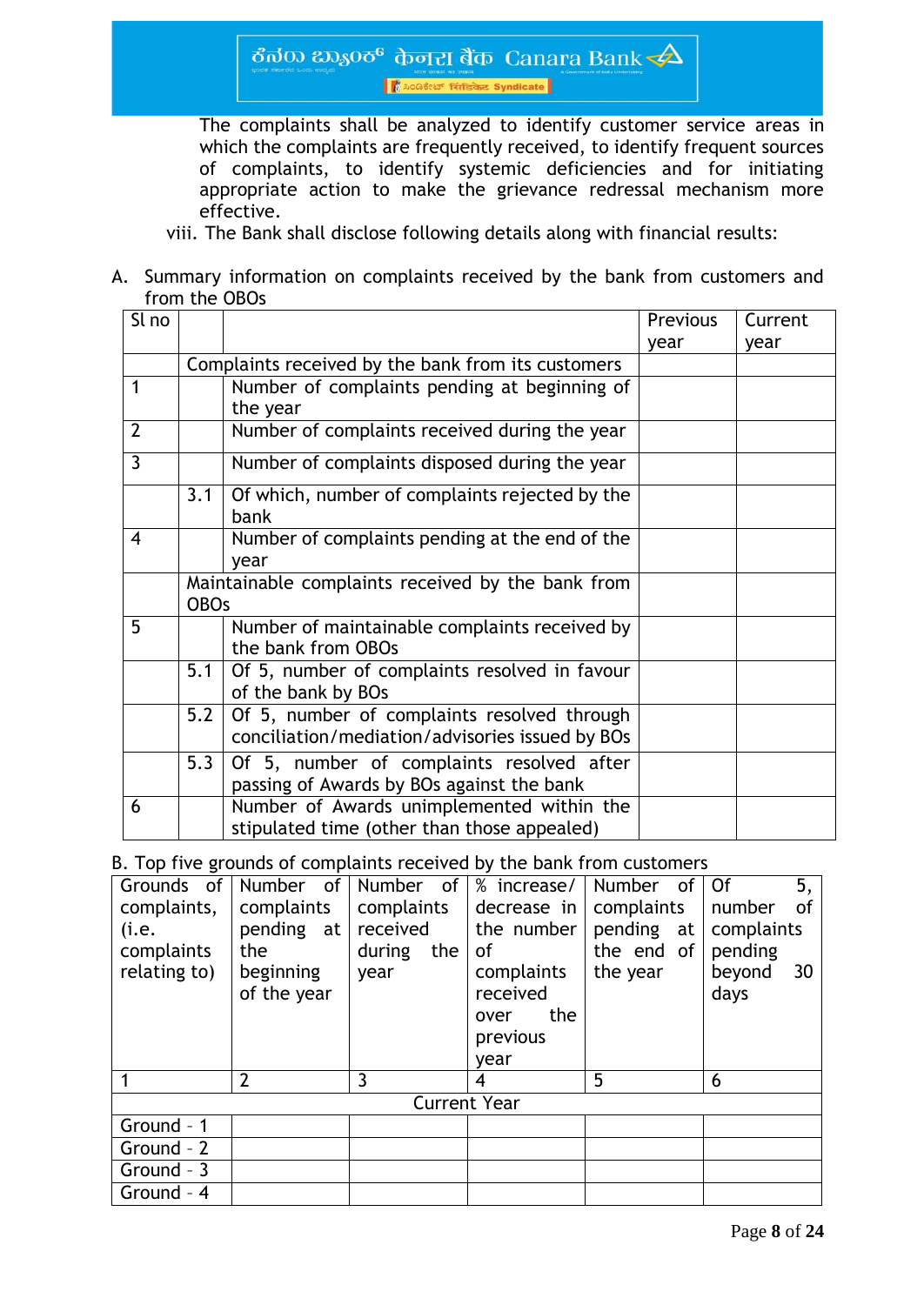ठैत $\overline{a}$ क  $\overline{a}$ क्रान्न बैंक Canara Bank $\overline{\bf 4}$ 

|              |               | <u>in the community of the community of the community of the community of the community of the community of the community of the community of the community of the community of the community of the community of the community </u> |  |
|--------------|---------------|--------------------------------------------------------------------------------------------------------------------------------------------------------------------------------------------------------------------------------------|--|
|              |               |                                                                                                                                                                                                                                      |  |
| Ground - 5   |               |                                                                                                                                                                                                                                      |  |
| Others       |               |                                                                                                                                                                                                                                      |  |
| Total        |               |                                                                                                                                                                                                                                      |  |
|              | Previous Year |                                                                                                                                                                                                                                      |  |
| Ground - 1   |               |                                                                                                                                                                                                                                      |  |
| Ground - 2   |               |                                                                                                                                                                                                                                      |  |
| Ground - $3$ |               |                                                                                                                                                                                                                                      |  |
| Ground - 4   |               |                                                                                                                                                                                                                                      |  |
| Ground - 5   |               |                                                                                                                                                                                                                                      |  |
| Others       |               |                                                                                                                                                                                                                                      |  |
| Total        |               |                                                                                                                                                                                                                                      |  |

Master list of grounds of complaints to be used for disclosure on the top five ground-

wise receipt of complaints by banks under Para 4 of the Annex

- 1. ATM/Debit Cards
- 2. Credit Cards
- 3. Internet/Mobile/Electronic Banking
- 4. Account opening/difficulty in operation of accounts
- 5. Mis-selling/Para-banking
- 6. Recovery Agents/Direct Sales Agents
- 7. Pension and facilities for senior citizens/differently abled
- 8. Loans and advances
- 9. Levy of charges without prior notice/excessive charges/foreclosure charges
- 10.Cheques/drafts/bills
- 11.Non-observance of Fair Practices Code
- 12. Exchange of coins, issuance/acceptance of small denomination notes and coins
- 13.Bank Guarantees/Letter of Credit and documentary credits
- 14.Staff behaviour

15.Facilities for customers visiting the branch/adherence to prescribed working hours by the branch, etc.

16.Others

Further bank shall place a detailed statement of complaints and its analysis in the web-site for information of the general public at the end of each financial year by including all complaints pertaining to ATM card issues.

#### **Internal Ombudsman:**

In order to ensure the speedy redressal of complaints, the Bank has appointed the Internal Ombudsman, a retired senior officer not below the rank of the General Manager, from other Bank, at the highest rank of the General Manger in our Bank. The rejected and partially accepted complaints from any level i.e. Branch/ Regional Office/ Circle Office/ Head Office are placed before the Internal Ombudsman of the Bank by the Customer Service Section, Head Office. This helps the customer to get the grievances redressed faster without escalating to any other external authorities like The Banking Ombudsman, RBI, Consumer Courts, Government portal etc. This mechanism adopted by the Bank is working efficiently.

#### **Standing Committee on Customer Service**

The Committee on Procedures and Performance Audit of Public Services (CPPAPS) examined the issues relating to the continuance or otherwise of the Ad hoc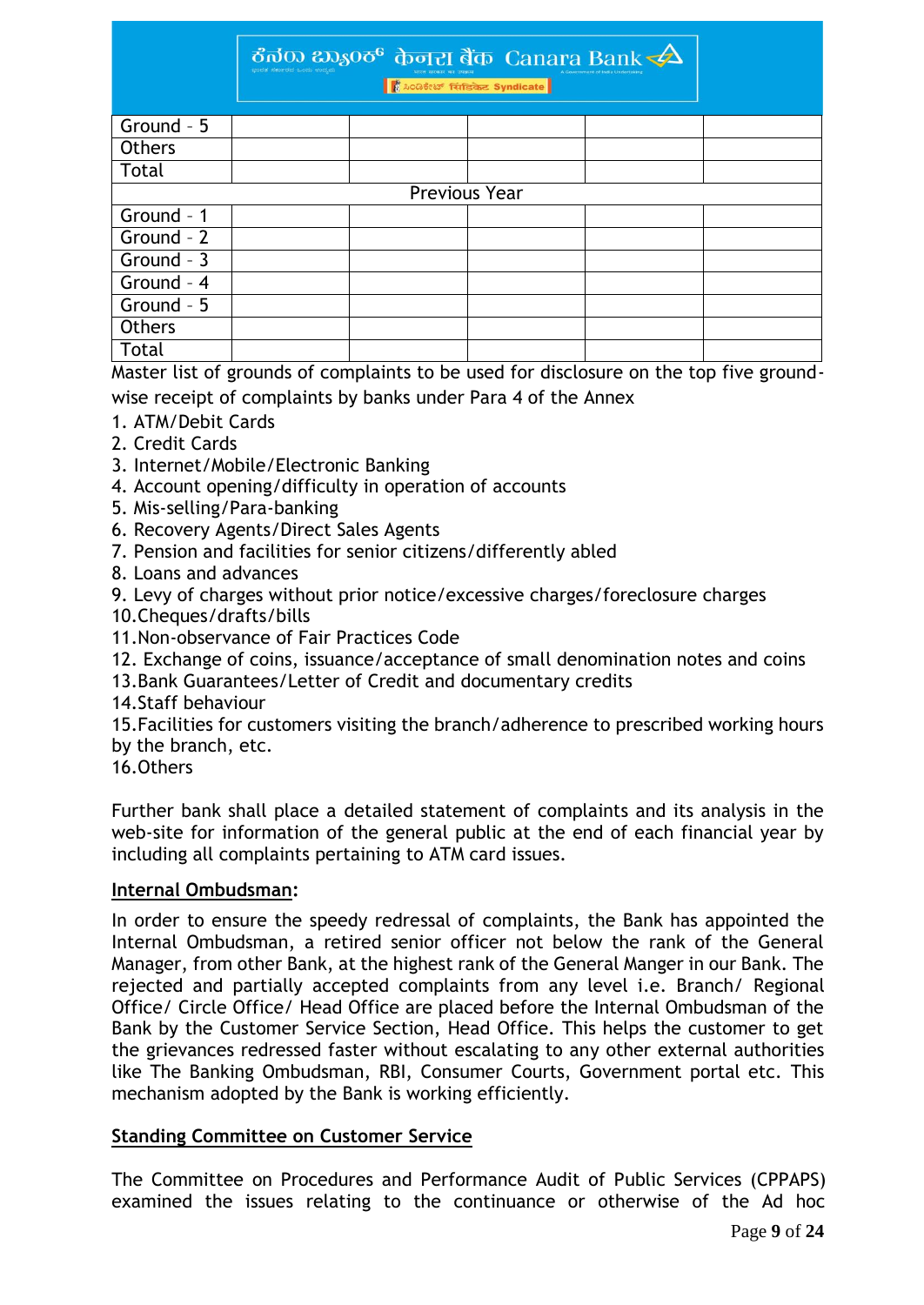Committees and observed that there should be a dedicated focal point for customer service in banks, which should have sufficient powers to evaluate the functioning in various departments. The CPPAPS therefore recommended that the Ad hoc Committees should be converted into Standing Committees on Customer Service.

The constitution and functions of the Standing Committee may be on the lines indicated below:

i) The Standing Committee may be chaired by the MD & CEO or the ED and include non- officials as its members to enable an independent feedback on the quality of customer service rendered by the bank.

ii) The Standing Committee may be entrusted not only with the task of ensuring timely and effective compliance of the RBI instructions on customer service, but also that of receiving the necessary feedback to determine that the action taken by various departments of the bank is in tune with the spirit and intent of such instructions.

iii) The Standing Committee may review the practice and procedures prevalent in the bank and take necessary corrective action, on an ongoing basis as the intent is translated into action only through procedures and practices.

iv) A brief report on the performance of the Standing Committee during its tenure indicating, inter alia, the areas reviewed, procedures/ practices identified and simplified/ introduced may be submitted periodically to the Customer Service Committee of the Board.

# **C. REPORTING STRUCTURE/ REQUIREMENTS:**

#### **2.1.5 Grievance Escalation System:**

- a. Customers can lodge their complaints directly to Branch-in-charge and it will be the responsibility of the Branch-in-charge to resolve the complaint within 7 days from the date of receipt.
- b. The Branch-in-charge will analyze the complaint and if need be he/ she will contact the complainant personally and resolve the complaint.
- c. A complaint redressal letter will be sent to complainant, if the complaint is resolved at Branch level. The Branch will also send the details of the grievance received at periodical intervals to Circle Office.
- d. If the Branch-in-charge is not able to resolve the complaint within 7 days, the complaint will be referred by the Branches to the concerned Regional Office/ Circle Office along with their comments/ replies for further action.
- e. The complaints referred to Regional Office/ Circle Office will be analyzed by Customer Service Section and based on the explanation received from the Branch, RO/ CO will send a suitable reply to complainant.
- f. If the reply received from the Branch is not satisfactory and if Regional Office/ Circle Office cannot resolve the complaint within 7 days from the date of receipt of complaints, the same will be referred to Customer Service Section, Head Office along with their comments/ explanations. The Circle Office will also send the details of the complaints received directly by them and not settled within 7 days to Customer Service Section, Head Office along with their comments/ replies.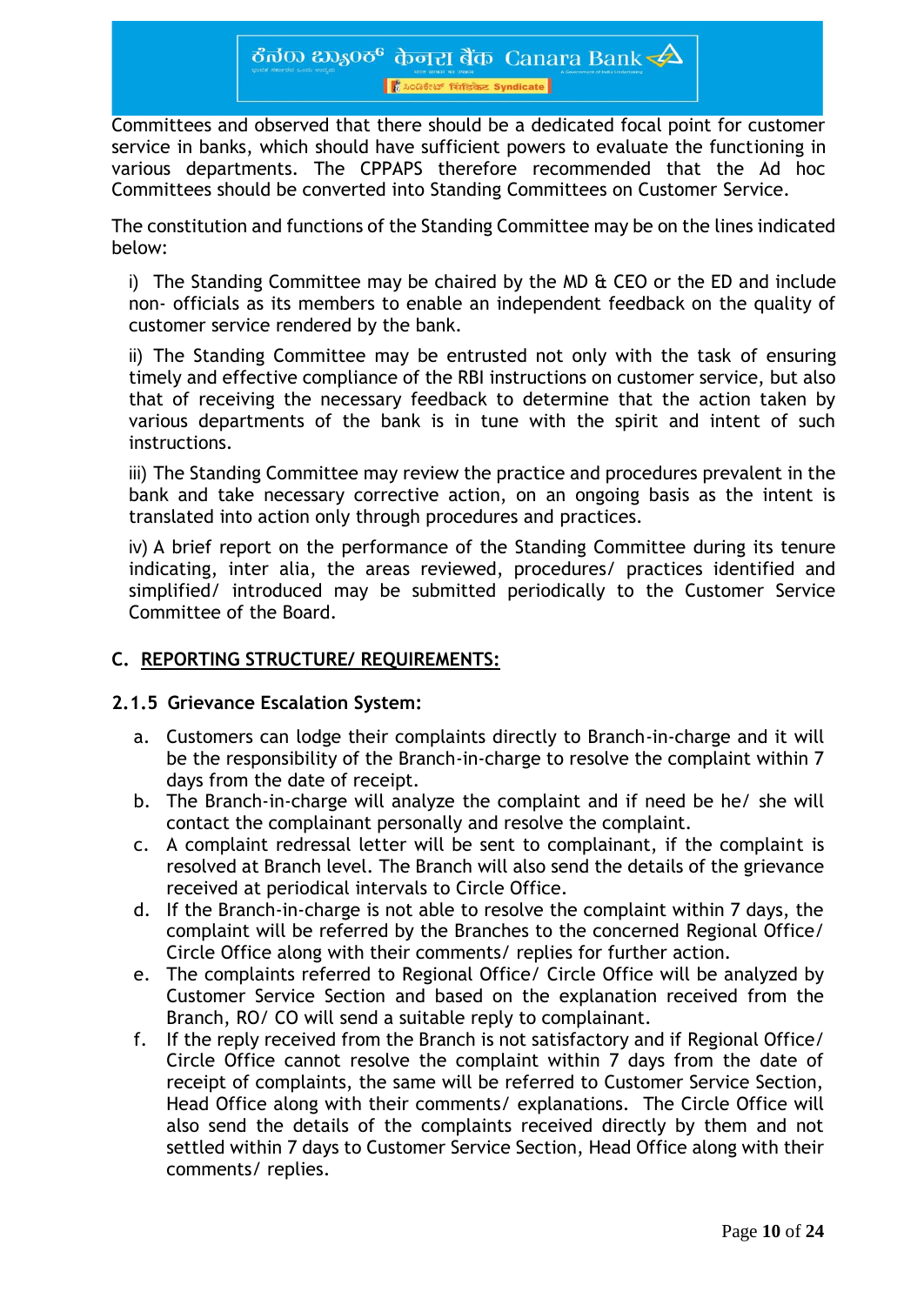- g. Customer Service Section, Head Office will analyze the complaint and the replies received from Branch/ Regional Office and Circle Office. On placing the matter before appropriate authorities a decision is taken on the complaint. A complaint redressal letter is sent to the complainant from Head Office and suitable instructions are passed on to Branch/ Regional Office and Circle Office for taking action in the deficient areas. Whenever the decision is taken to reject the claim or partial relief is proposed, it shall be escalated to Internal Ombudsman.
- h. Bank shall critically examine on an on-going basis as to how grievances redressal machinery is working and whether the same has been found to be effective in achieving improvement in customer service in different areas.
- i. Bank shall constitute special squads to look into the areas in which the number of complaints is large or on the increase. Bank shall arrange to include one or two sessions on customer service, public relations etc, in training programs conducted.

### **3. ONLINE GRIEVANCE REDRESSAL SYSTEM: CPGRS (CANARA PUBLIC GRIEVANCE REDRESSAL SYSTEM)**

Based on the Recommendations of the Damodaran Committee, IBA and also as per the instructions of the Ministry of Finance, the bank has developed an in-house package for the online grievance redressal system namely CPGRS (Canara Public Grievance Redressal System). The same is made available in the Banks Website**.** This package enables the customers to register their complaints online through our website. This package records a complaint and provides the customer the complaint status tracking and receiving response from the bank.

The information about the CPGRS has been circulated vide our Circular 122/2012 dt. 20/04/2012, 68/2017 dt. 06/02/2017, 95/2018 dt.19/02/2018, 596/2019 dated 27/11/2019 and 737/2021 dated 15.11.2021. Through the website of the bank the customers register the complaints. A unique reference number is generated by the system for the reference to the customer.

# **AT BRANCH LEVEL:**

- a) Branches to follow up CPGRS complaint under SAS package on day-to-day basis for close monitoring of redressal of grievances.
- b) Branches have to invariably enter redressal within the prescribed time norms (i.e. within the 7th day of lodging of the complaint).
- c) After entering the redressal by the branch, the complaint would automatically flow to the respective Regional Office for review of redressal entered by the branch and closure of the same at their end.
- d) Wherever branches do not attend the complaints within the prescribed time lines, the complaint itself would flow to the next higher authority (i.e. - RO) for the redressal and closure. Branches would be having only view rights of such complaints.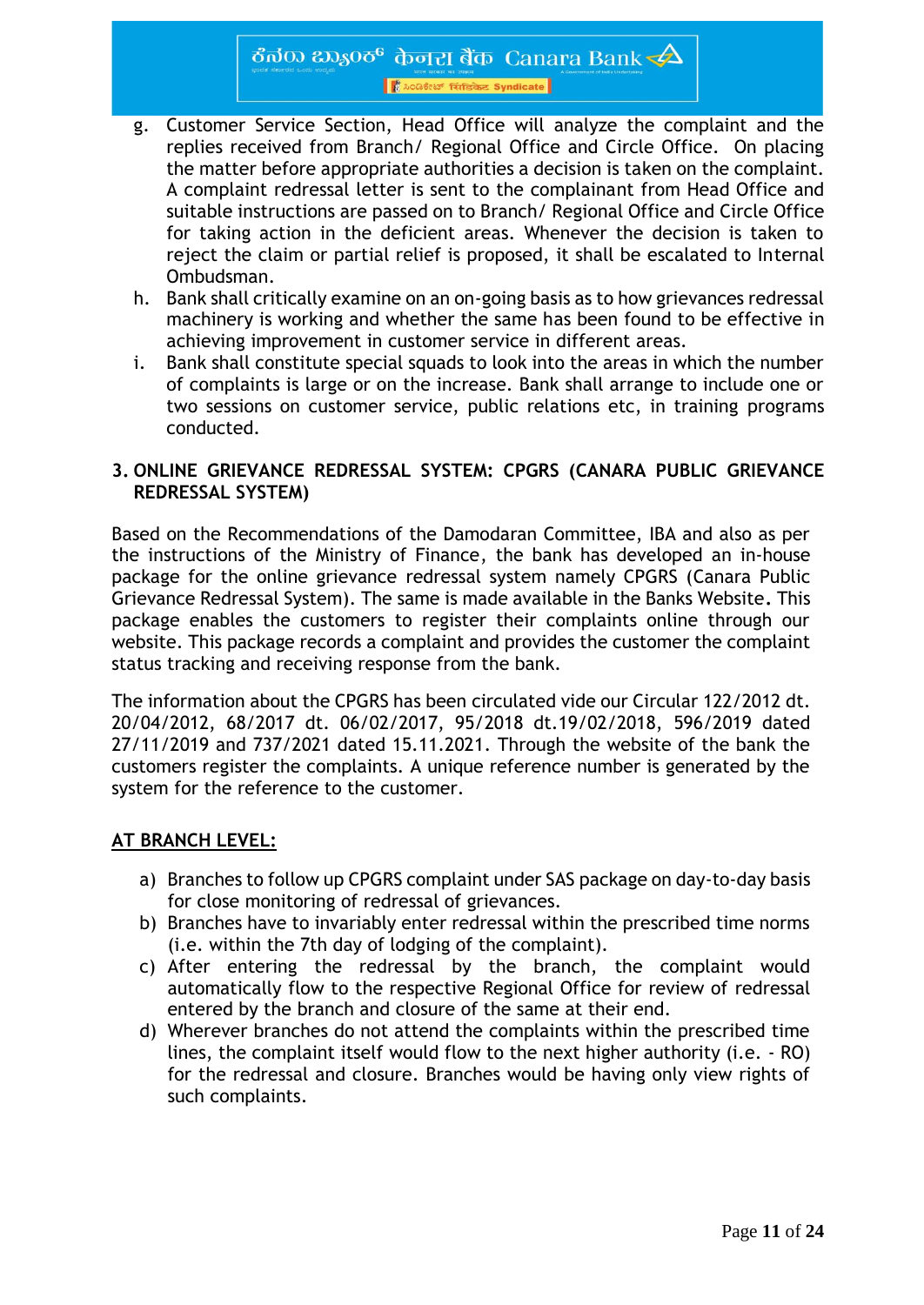#### **AT REGIONAL OFFICE LEVEL:**

- a) Regional Offices are requested to monitor the grievance redressal of complaints at their branches within the prescribed time norms (i.e. within the 7th day of lodging of the complaint).
- b) After the branch enters the redressal of complaint, it automatically flows to the respective Regional Office for review of redressal entered by the branch and closure of the same.
- c) If the complaint remains unattended at branch level, on 7th day of lodging of the complaint, the complaint itself flows to RO for necessary redressal and closure. Branches would be having only view rights of such complaints. RO has to close such complaint.
- d) If the complaint still remains open on the 5th day of the complaint landing at RO, it would flow to the next higher authority (i.e.  $-$  CO) for necessary redressal and closure. ROs will be having only view rights of such complaints.
- e) Before rejecting or providing partial relief to any of the customers' complaints they need to be escalated to the Internal Ombudsman (IO) of the Bank. It is required to select the option "Partially closed/ rejected complaints–refer to Internal Ombudsman" at the time of Closure of such complaints.

#### **AT CIRCLE OFFICE LEVEL:**

- a) Circle Offices are requested to monitor the grievance redressal of complaints at their branches/ offices within the prescribed time norms.
- b) If the complaint remains unattended at RO level, on 12th day of lodging of the complaint, the complaint itself would flow to CO for necessary redressal and closure. ROs would be having only view rights of such complaints. CO has to close such complaint.
- c) If the complaint still remains open on the 5th day of landing at the CO, it would flow to the next higher authority (i.e. – Customer Service Section, HO) for necessary redressal and closure. COs will be having only view rights of such complaints.
- d) Before rejecting or providing partial relief to any of the customers' complaints they need to be escalated to the Internal Ombudsman (IO) of the Bank. It is required to select the option "Partially closed/ rejected complaints–refer to Internal Ombudsman" at the time of Closure of such complaints.

HO follows up on each case and redresses the issue to the satisfaction of the customer. The information about redressing the issue is given to the customer through SMS and E mail.

#### **4. INTEGRATED OMBUDSMAN SCHEME 2021**

We have displayed in our website and in all our Branches a notice explaining that we are covered by the new Integrated Ombudsman Scheme, 2021 of the Reserve Bank of India. The copy of the scheme is made available at all the branches. As per the new scheme, reply will be issued to customers within 15 days of lodging a complaint with us. If Bank, needs more time to resolve the complaint, a written request may be given to the Ombudsman for further extension of initial period of 15 days. For general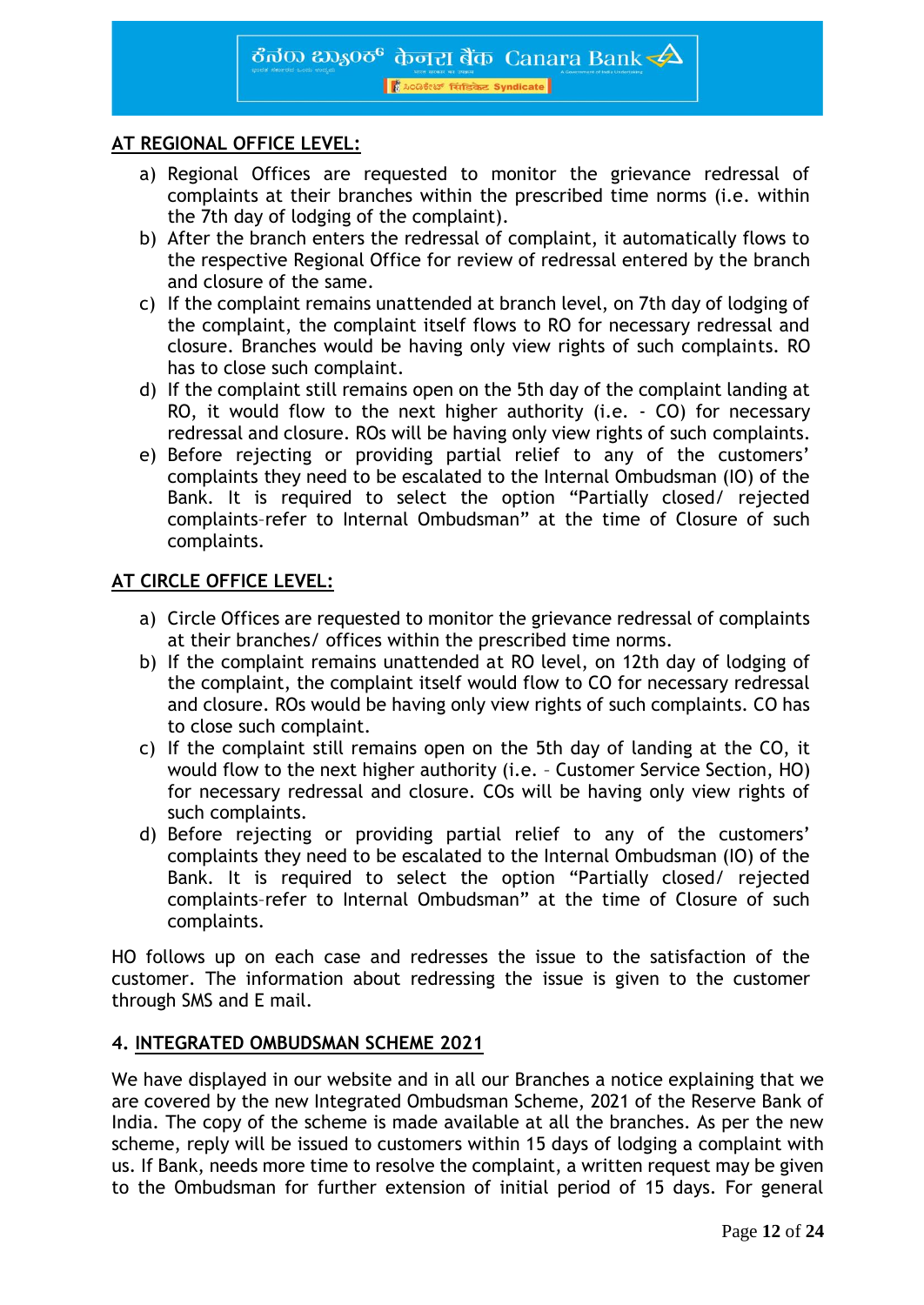ठैत $\overline{a}$ क  $\overline{a}$ क्रान्न बैंक Canara Bank $\overline{\bf 4}$ 

पासन सरकार का उपक्रम<br>| | हैं 2008र्टर अपनिश्चिकेट Syndicate |

complaints submitted to Bank and if customer does not get a satisfactory response from us and if customer wishes to pursue other avenues for redressal of grievances, customer may approach Banking Ombudsman appointed by Reserve Bank of India under Integrated Ombudsman Scheme, 2021. Salient features of the Integrated Ombudsman Scheme, 2021 are displayed in the branch notice boards and our corporate website website [www.canarabank.com.](http://www.canarabank.com/) If customers face any difficulty, our Staff will explain the procedure in this regard.

- 1. Where the complaints are not redressed within 15 days, the concerned Nodal Executive of the Circle shall take up with the concerned Ombudsaman's office for further extension of time within the initial time of 15 days. Branch/ Controlling Office shall forward a copy of the same to the Principal Nodal Officer at Head Office and keep him updated regarding the status of the complaint. This would enable the Principal Nodal Officer to deal effectively with the Banking Ombudsman. Further, it is also necessary that the customer is made aware of his rights to approach the Ombudsman in case he is not satisfied with the Bank's response on a complaint raised by him.
- 2. Bank shall appoint Principal Nodal Officer of sufficiently senior level, not below the rank of a General Manager under the new Integrated Ombudsman Scheme, 2021.
- 3. It is necessary that the customer is made aware of his rights to approach the concerned Banking Ombudsman in case he is not satisfied with Bank's response. As such, in the final letter sent to the customer regarding redressal of the complaint submitted to Bank, bank shall indicate that complainant can also approach the Banking ombudsman. The details of complaint lodging portal of the Ombudsman (https://cms.rbi.org.in).

#### **D STRATEGIES FOR MEETING OBJECTIVES:**

#### **5. Standing Committee on Customer Service**

In order to benchmark the current level of service, review the progress periodically, enhance the timeliness and quality, rationalize the processes taking into account technological developments and suggest appropriate incentives to facilitate change on an ongoing basis the Standing Committee on Customer Service is functioning.

The Standing Committee on Customer Service will be chaired by the Managing Director and CEO or Executive Director of the Bank. Besides two to three Senior Executives of the Bank, the Committee would also have two to three eminent non- executives drawn from the public as members including an expert in handling customer grievances.

#### The Committee is having the following functions:

- 1. To convene meeting every quarter.
- 2. The committee would submit report on the deliberations of the meeting to the customer service committee of the board at quarterly intervals**.**
- 3. Evaluate feedback on quality of customer service received from various quarters. The committee would also review comments/ feedback on customer service, implementation of commitments in the Code of Bank's Commitments to customers received from BCSBI.
- 4. The committee would be responsible to ensure that all regulatory instructions regarding customer service are followed by the Bank. Towards this, the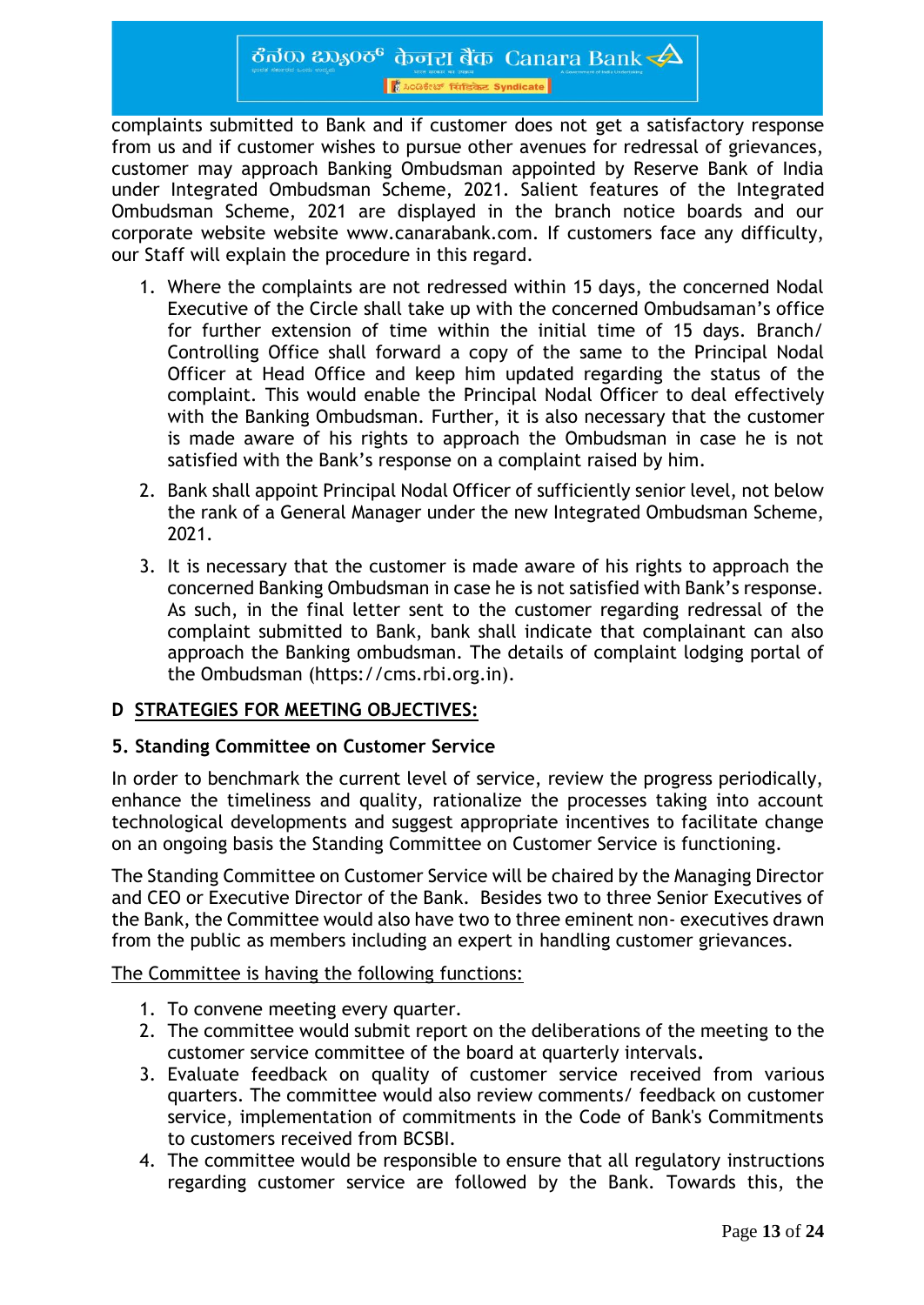committee would obtain necessary feedback from Regional Managers/ Functional heads.

5. The committee would consider unresolved complaints/ grievances referred to it by functional heads responsible for redressal and offer its advice.

# **6. Customer Service Committee of the Board**

This sub-committee of the Board would be responsible for formulation of a Comprehensive Deposit Policy incorporating the issues such as the treatment of death of a depositor for operations of his account, the product approval process and annual survey of depositor satisfaction. The committee would also examine any other issues having a bearing on the quality of customer service rendered. This committee would also review the functioning of the Standing Committee on Customer Service.

### **7. Nodal Officer and other designated officials to handle complaints and Grievances**

### **7.1 At Head Office:**

### *Principal Nodal Officer:*

The Bank has nominated General Manager, SP & D Wing, Head Office, Bangalore as PRINCIPAL NODAL OFFICER, who is monitoring the implementation of Customer Service and complaint handling process for the entire Bank.

#### **7.2 At Circle Office:**

Overseeing Executive of Customer Service Section at Circle Offices is handling the complaints received directly from customers of that region. Customer Service Committees are in place in all the Circle Offices to look into implementation of customer service.

#### **7.3 At Regional Office:**

Overseeing Executive of MIPD & PP Section at Regional Offices is handling the complaints received directly from customers of that region. Customer Service Committees are in place in all the Regional Offices to look into implementation of customer service.

#### **8. Mandatory display requirements**

The Bank has made it mandatory to display the following at Branches and at our website [www.canarabank.com](http://www.canarabank.com/) for the benefit of our customers:

- 1. Details on appropriate arrangements made for receiving complaints and suggestions.
- 2. The name, address and contact number, fax number and email address etc, of Nodal Officer(s) who can redress the complaints.
- 3. Website details of Ombudsman [\(https://cms.rbi.org.in\)](https://cms.rbi.org.in/) where customer can file complaint online.
- 4. Details of Code of Bank's commitments to customers/ Fair practice code.
- 5. Prominently display at the branches, the names of the Officials who can be contacted for redressal of complaints, together with their direct Telephone No., Fax No, complete address ( not Post Box No.) and e-mail address, etc., for proper and timely contact by the customers and for enhancing effectiveness of the redressal machinery.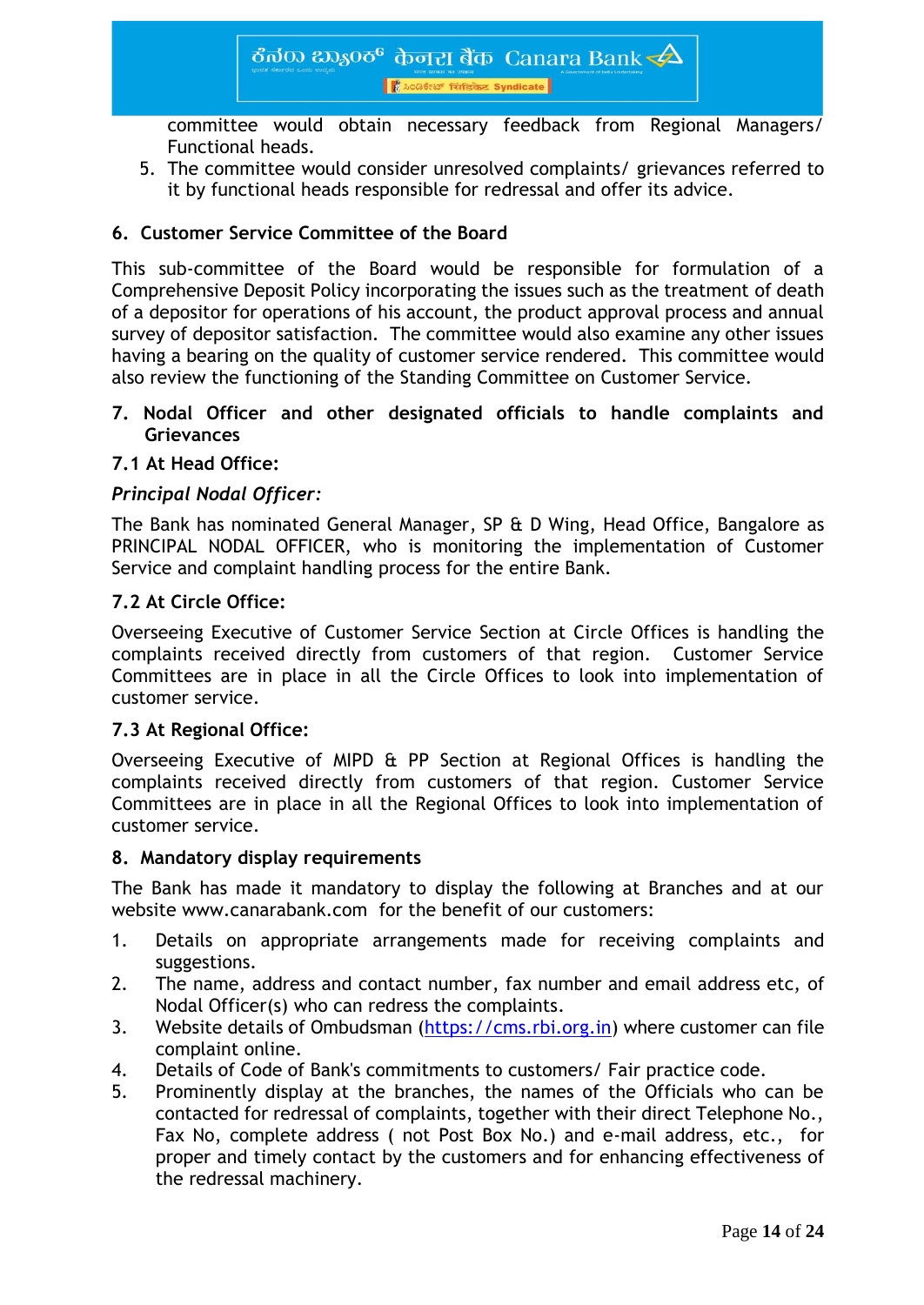- 6. The names of the Officials displayed at the branches who can be contacted for redressal of complaints shall also include the name and other details of concerned Nodal Officer appointed under the new Integrated Ombudsman Scheme, 2021, in the Circle.
- 7. Bank shall display on its website, the names and other details of Officials at their Head Office/ Circle Offices who can be contacted for redressal of complaints including the names of the Nodal Officers/ Principal Nodal Officer.
- 8. Banks shall give wide publicity to the grievance redressal machinery through advertisements and also by placing them on its website.
- 9. The details including name, complete address, telephone/ fax number, e-mail address, etc., of the Principal Nodal Officer shall be displayed in the portal of the bank preferably on the first page of the website so that the aggrieved customer can approach the Bank with a sense of satisfaction that he/ she has been attended at a senior level.

#### **9. Resolution of Grievances**

Branch Manager is responsible for the resolution of complaints/ grievances in respect of customer service at the branch. He would be responsible for ensuring closure of all complaints received at the branches. It is his foremost duty to see that the complaint should be resolved completely to the customer's satisfaction and if the customer is not satisfied, then he should be provided with alternate avenues to escalate the issue. If the branch manager feels that it is not possible at his level to solve the problem he can refer the case to Regional Office/ Circle Office for guidance. Similarly, if Regional Office/ Circle office finds that they are not able to solve the problem such cases may be referred to the Principal Nodal Officer, Head Office of the Bank.

#### **10. Time Frame**

Complaints received will be seen in right perspective and will be analyzed from all possible angles. Specific time schedule is set up for handling complaints and disposing them at all levels including Branches/ Regional Offices/ Circle Offices and Head Office. The Branch Manager will try to resolve the complaint within specified time frames decided by the Bank.

|                                           | <b>Stipulated by</b><br>Ministry of<br>Finance | Adopted by<br>Bank |
|-------------------------------------------|------------------------------------------------|--------------------|
| <b>General Complaints</b>                 | 30 days                                        | 21 days            |
| Complaints forwarded by RBI/MOF MPs/VVIPs | 21 days                                        | 15 days            |
| <b>Complaints from PMs office</b>         | 15 days                                        | 7 days             |

# **Time Schedule for Redressal of Complaints:**

All the complaints received will be acknowledged immediately. In cases where complaints received would require some time for examination, the same will be informed to customer through an interim reply.

Branches/ Regional Offices/ Circle Offices will send action taken report on complaints received at their end to Head Office at the end of every month.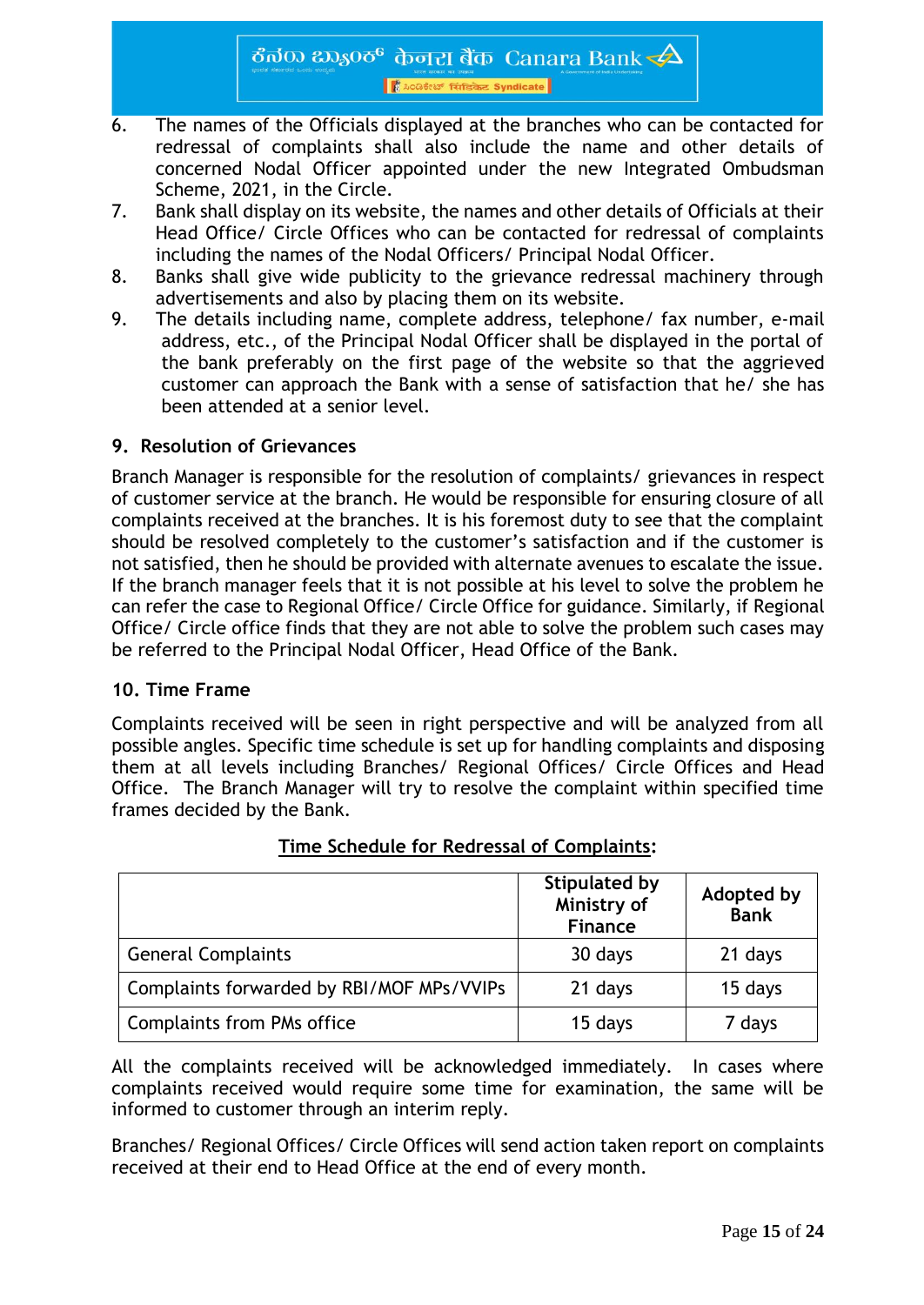# **E. LIMIT STRUCTURE/ TRIGGER MECHANISM:**

#### **11.1 DISPUTE REDRESSAL MECHANISM: TECHNOLOGICAL PRODUCTS: (Monitored by Reconciliation Wing, HO)**

#### **Lodging of ATM related Complaints**

The following information should be displayed prominently at the ATM locations:

i. ATM ID may be displayed clearly in the premises to make use of it while making a complaint/ suggestion.

ii. Information that complaints should be lodged at the branches where customers maintain accounts to which ATM card is linked.

iii. Telephone numbers of help desk/ contact persons of the ATM owning bank to lodge complaint/ seek assistance.

iv. Uniform Template for lodging of complaints relating to ATM transactions given in Annexure II.

To improve the customer service through enhancement of efficiency in ATM operations, banks are advised to initiate following action:

(i) Message regarding non-availability of cash in ATMs should be displayed before the transaction is initiated by customer

(ii) Make available forms for lodging the complaints with name and phone number of the officials with whom they have to be lodged

(iii) Toll-free numbers for lodging complaints / reporting and blocking lost cards etc., to be displayed and attend the requests on priority

(iv) Mobile numbers/ e-mail IDs of the customers may be registered to send alerts

In case of complaints pertaining to a failed ATM transaction at other bank ATMs, the customer should lodge a complaint with the card issuing bank even if the transaction was carried out at another bank's ATM.

Transactions at ATM-Procedural Amendment - Pin Validation for Every Successive Transaction.

The process flow followed for ATM transactions varies from bank to bank. The type of card readers installed by each ATM vendor also contributes to the variation in the process flow. Security concerns arise in the case of certain type of card readers which facilitate multiple transactions without the need for pin validation for every successive transaction. The possibility of frauds/ misuse of cards are very high in a scenario where the card is inserted in such reader slots, the card holder fails to collect the card after the transaction is completed and the card is misused. This risk can be eliminated to a great extent if, for every transaction, the process flow demands pin validation. Hence each bank may ensure that the process flow is modified to provide for the pin validation for every transaction, including balance enquiry facilitated through ATM. Further, as an additional safety measure, banks are advised that the time-out of sessions should be enabled for all screens/ stages of ATM transaction keeping in view the time required for such functions in normal course.

Non-adherence to the above provisions shall attract penalty as prescribed under the Payment and Settlement Systems Act 2007 (Act 51 of 2007).

Security Issues and Risk mitigation measures - Online alerts to the cardholder for usage of credit/ debit cards.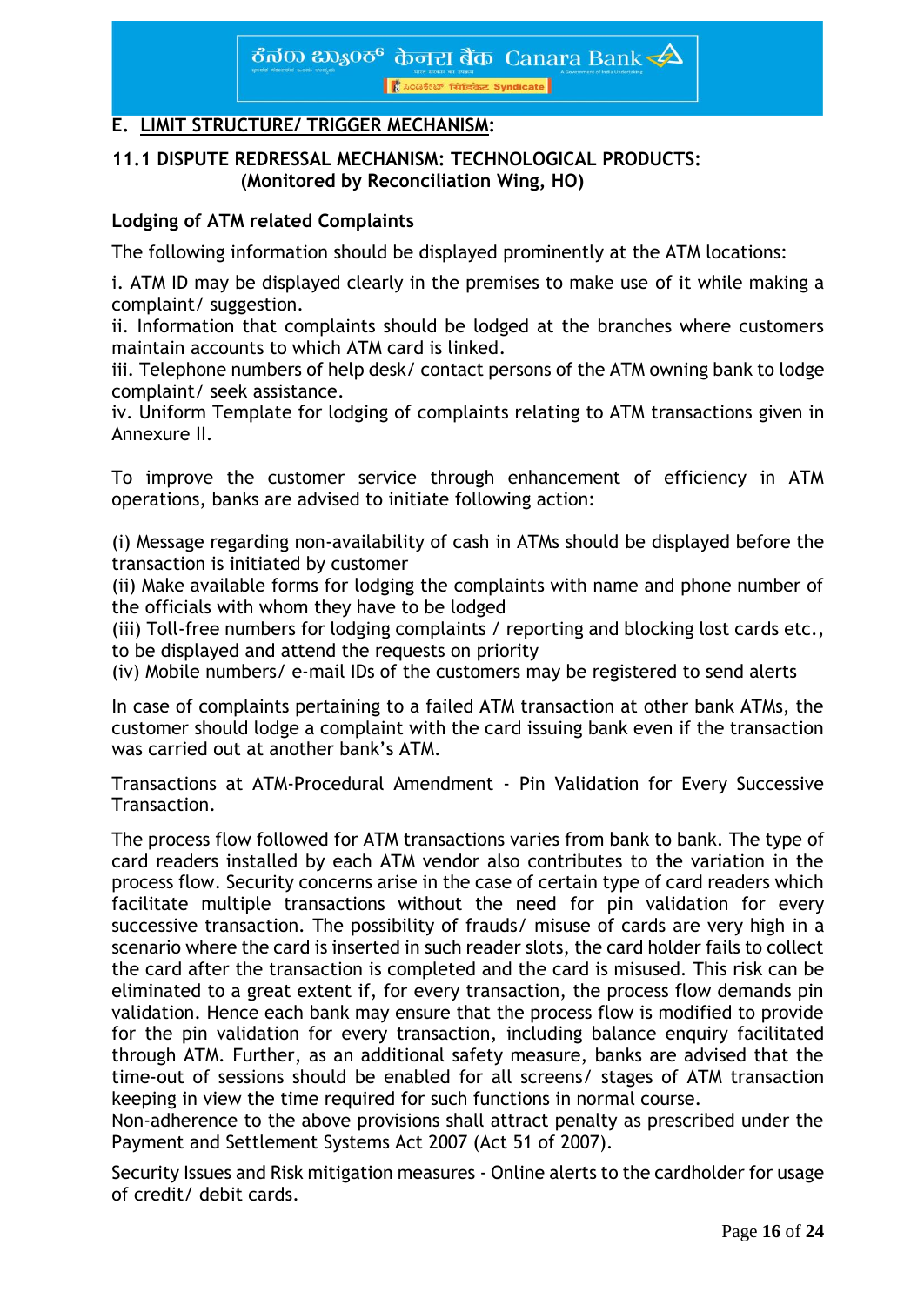ठैत $\infty$   $\infty$ ु $\infty$  केनरा बैंक Canara Bank  $\prec\!\!\Delta$ Access Trend Syndicate

Banks were mandated to send online alerts to the cardholders for all Card Not Present (CNP) transactions for the value of ₹5000/- and above. In view of the incidents of unauthorized / fraudulent withdrawals at ATMs that came to the notice of RBI, banks were advised to put in place, latest by June 30, 2011, a system of online alerts for all types of transactions irrespective of the amount, involving usage of cards at various channels. This measure is expected to encourage further usage of cards at various delivery channels. Banks should provide easier methods (like SMS) for the customer to block his card and get a confirmation to that effect after blocking the card.

Security Issues and Risk mitigation measures related to Card Not Present (CNP) transactions.

Banks have been mandated to necessarily put in place additional factor of authentication/ validation based on information not visible on the cards for all online Card not Present (CNP) transactions in a phased manner, starting with online transactions followed by Interactive Voice Response (IVR), Mail Order Telephone Order (MOTO) and Standing Instructions (SI). In the case of MOTO and SI transactions, it has been stated that in case of customer complaint regarding issues, if any, arising out of transactions effected without the additional factor of authentication after the stipulated date, the issuer bank has to reimburse the loss to the customer further without demur.

#### **11.2 FAILED TRANSACTIONS:**

| SI.          |                                                              | Framework for auto-reversal and<br>compensation                                             |                                                                                                |  |
|--------------|--------------------------------------------------------------|---------------------------------------------------------------------------------------------|------------------------------------------------------------------------------------------------|--|
| no.          | Description of the<br>incident                               | Timeline for auto-<br>reversal                                                              | Compensati<br><b>on</b><br>payable                                                             |  |
|              | Ш                                                            | Ш                                                                                           | IV                                                                                             |  |
| 1            | <b>Automated Teller Machines (ATMs) including Micro-ATMs</b> |                                                                                             |                                                                                                |  |
| a            | Customer's account<br>debited but cash not<br>dispensed.     | Pro-active reversal $(R)$ of $ $<br>failed transaction within<br>a maximum of $T + 5$ days. | ₹ 100/- per day<br>of delay beyond<br>$T + 5$ days, to the<br>credit of the<br>account holder. |  |
| $\mathbf{2}$ | <b>Card Transaction</b>                                      |                                                                                             |                                                                                                |  |

#### **Harmonisation of Turn Around Time (TAT) and customer compensation for failed transactions using authorised Payment Systems**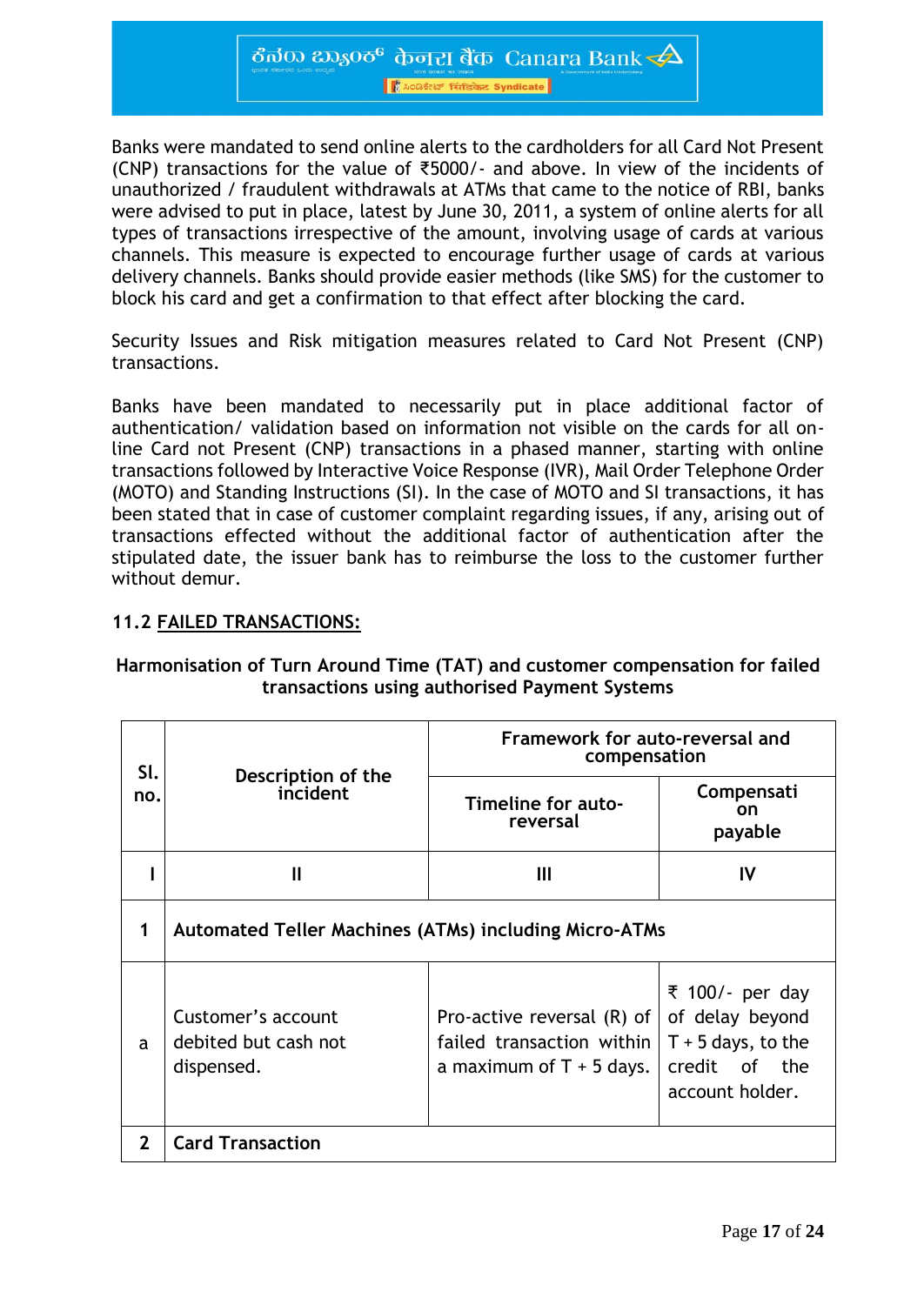|                         |                                                                                                                                                                                      | ಕೆನರು ಬ್ಯಾಂಕ್ केनरा बैंक Canara Bank $\not\blacktriangle$                                                                               |                                                      |
|-------------------------|--------------------------------------------------------------------------------------------------------------------------------------------------------------------------------------|-----------------------------------------------------------------------------------------------------------------------------------------|------------------------------------------------------|
|                         |                                                                                                                                                                                      | ● 2028 सिडिकेट Syndicate                                                                                                                |                                                      |
| a                       | Card to card transfer<br>Card account debited<br>but the beneficiary card<br>account not credited.                                                                                   | Transaction<br>be<br>to<br>reversed (R) latest within<br>$T + 1$ day, if credit is not<br>effected<br>to<br>the<br>beneficiary account. | ₹ 100/- per day<br>of delay beyond<br>$T + 1$ day.   |
| b                       | Point of Sale (PoS) (Card<br>Present) including Cash at<br>PoS<br>debited<br>Account<br>but<br>confirmation not received<br>at merchant location i.e.,<br>charge-slip not generated. | Auto-reversal within<br>$T + 5$ days.                                                                                                   | ₹ 100/- per day<br>of delay beyond<br>$T + 5$ days.  |
| $\mathsf{C}$            | <b>Card Not Present</b><br>(CNP) (e- commerce)<br>Account debited but<br>confirmation not received at<br>merchant's system.                                                          |                                                                                                                                         |                                                      |
| $\mathbf{3}$            | <b>Immediate Payment System (IMPS)</b>                                                                                                                                               |                                                                                                                                         |                                                      |
| a                       | debited but<br>the<br>Account<br>beneficiary account is<br>not<br>credited.                                                                                                          | If unable to credit to<br>beneficiary<br>account,<br>auto reversal $(R)$ by the<br>Beneficiary bank latest<br>on $T + 1$ day.           | ₹100/- per day if<br>delay is beyond T<br>$+ 1$ day. |
| $\overline{\mathbf{4}}$ | <b>Unified Payments Interface (UPI)</b>                                                                                                                                              |                                                                                                                                         |                                                      |
| a                       | Account debited but the<br>beneficiary account is not<br>credited (transfer of funds).                                                                                               | If unable to credit the<br>beneficiary<br>account,<br>auto reversal $(R)$ by the<br>Beneficiary bank latest<br>on $T + 1$ day.          | ₹100/- per day if<br>delay is beyond T<br>$+1$ day.  |
| b                       | debited<br>Account<br>but<br>transaction confirmation<br>not received at merchant<br>location<br>(payment<br>to<br>merchant).                                                        | Auto-reversal within<br>$T + 5$ days.                                                                                                   | ₹100/- per day if<br>delay is beyond T<br>$+5$ days. |

If the customer prefers the complaint after 30 days but within 60 days the claim will be settled without compensation through our NPCI- Dispute Management System (DMS) package. The claim preferred after 60 days but within 120 days, known as good faith claim, is settled through NPCI- DMS without penalty.

All disputes regarding ATM failed transactions within 120 days from the date of transaction shall be settled by the issuing bank and the acquiring bank through National Payment Corporation of India only. No bilateral settlement arrangement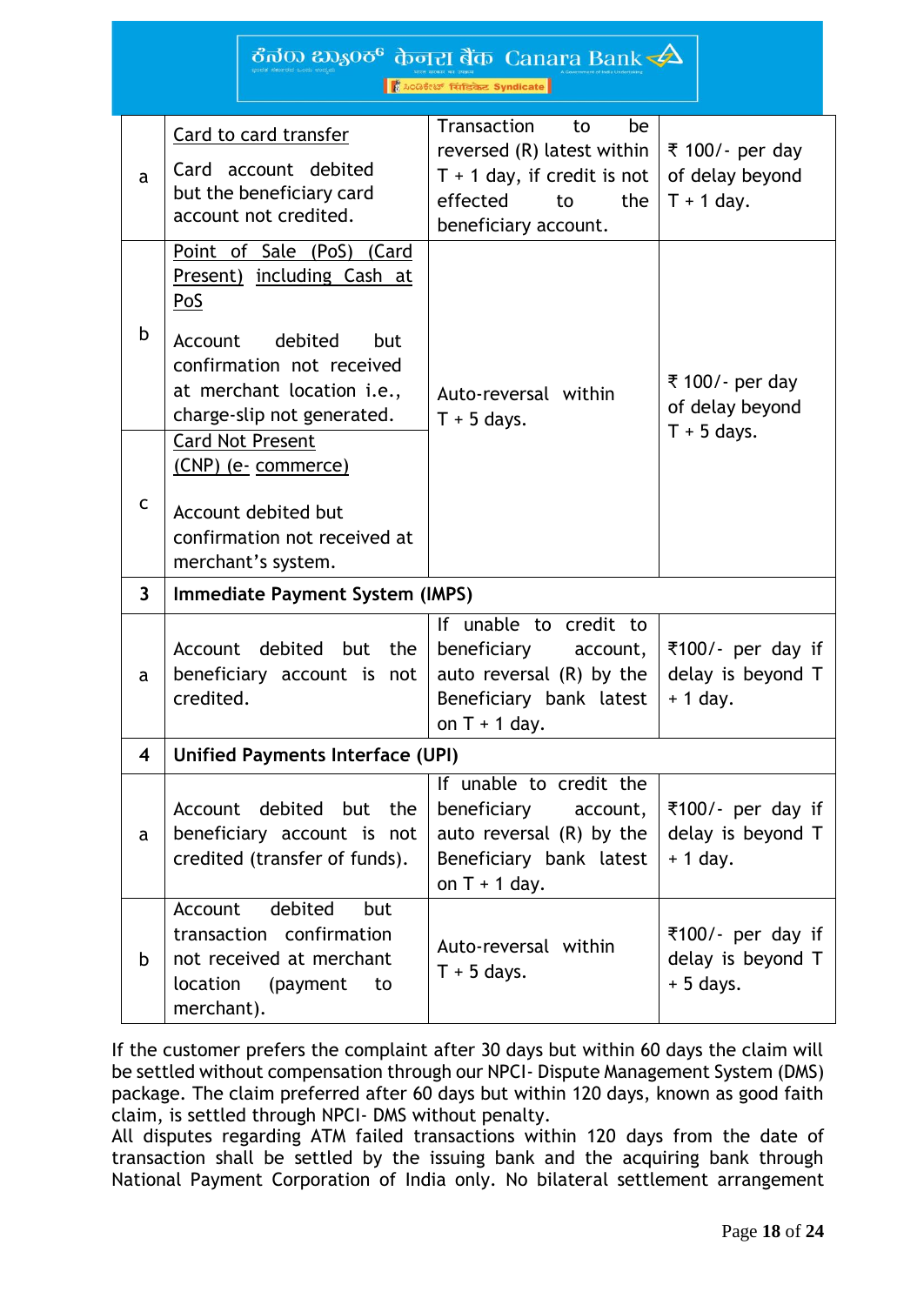outside the dispute resolution mechanism available with the system provider is permissible.

However, ATM failed transactions beyond 120 days from the date of transaction be settled by issuing bank and acquiring bank through bilateral arrangement on good faith claim basis.

The number of free transactions permitted per month at other bank ATMs to Saving Bank account holders shall be **inclusive** of all types of transactions, financial or nonfinancial.

All disputes regarding ATM failed transactions shall be settled by the issuing bank and the acquiring bank through the ATM System Provider only. No bilateral settlement arrangement outside the dispute resolution mechanism available with the system provider is permissible. This measure is intended to bring down the instances of disputes in payment of compensation between the issuing and acquiring banks.

#### **11.3 Exception handling:**

Exception transactions are those that cannot be reconciled or reported as erroneous by a card holder. Members should collaboratively endeavour to settle discrepancies in settlement, if raised by other member banks, and all such discrepancies should be resolved amicably as per settlement procedure document, by Reconciliation Wing, HO.

#### **11.4 Charge Backs:**

It is obligatory on the part of the card issuer member to resolve and settle all adjustments pertaining to the cardholder transaction arising out of error, within 120 days after date of original transaction provided a claim is lodged with the issuing bank within 30 days of the date of the transaction. The card issuer member shall furnish all documents in support of cardholder's transaction dispute. If the acquirer member bank does not honor the cardholder dispute, the acquirer member bank shall submit a representation within 60 working days after the charge back initiated date.

A charge back form may be submitted by an issuer to NFS (National Financial Switch) in response to a cardholder dispute using the appropriate form. NFS will in turn forward the charge back form to the concerned member bank after making necessary adjustments in the daily settlement report.

#### **11.5 Credit/ Debit Adjustments:**

Acquirer Member Bank should take appropriate measures to adjust cardholder's balance arising out of error, identified during EOD balancing. However, it is obligatory on the part of all acquirer Member Banks to submit adjustment details along with appropriate documents to NPCI, within 30 working days after the settlement date of the original transaction. An issuer bank may at its discretion accept an adjustment beyond the specified period.

NFS will in turn forward the adjustment form to the concerned member bank after making necessary adjustments in the daily settlement report.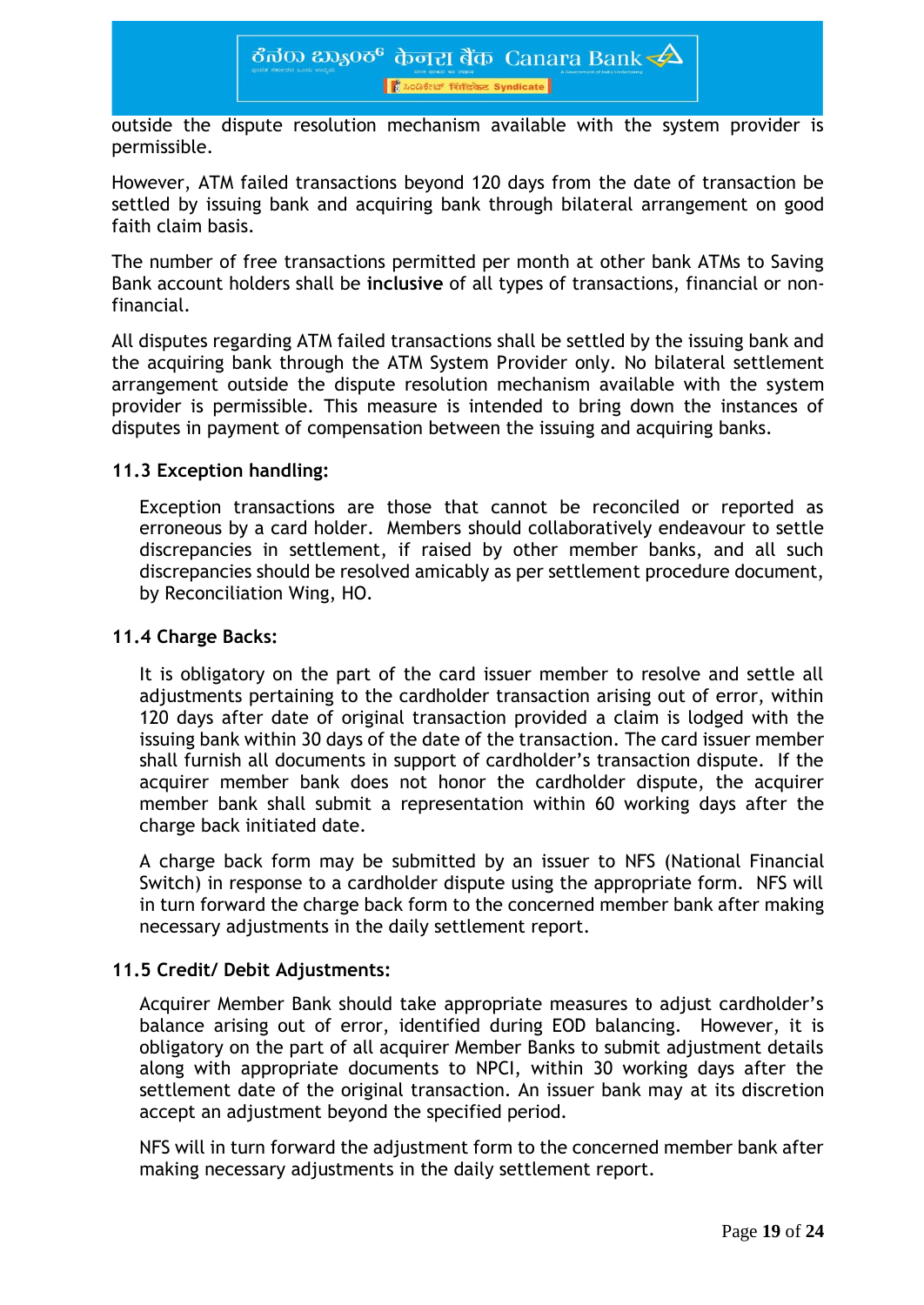।<br>| है 2028 स्थितिकेट Syndicate

#### **11.6 Representment:**

An acquirer member bank shall submit a representment in order to reverse a cardholder's dispute. The representment shall be submitted within 60 working days after the settlement dates of cardholder's dispute along with all relevant documents. The document should be sent to the card issuer member bank and in case the card issuer member bank does not respond the same within 5 working days from the date of dispatch, NPCI reserves the right to reverse the representation.

#### **12. Net Banking:**

Grievances related to the following shall be redressed by the concerned branch:

- 1. For availing Net Banking facility (User creation)
- 2. Reset of Login password (In case the customer is not able to reset the login password online using the option available in Net Banking home page) - Now customers can unlock login password.
- 3. Unlock (In case the customer is not able to reset the login password online using the option available in Net Banking home page)
- 4. Reset of Login (other than online) and Transaction password
- 5. Modification of details like address, Mobile number and e-mail Id
- 6. Activation of Net Banking facility

Now, the Bank has enabled user creation, creation of login password, Transaction Password, Unlock/ resetting of password and regenerate OTP by the customers themselves by using internet facility.

Other grievances such as non receipt of password PIN mailer and any Net Banking issues which could not be resolved at the Branch level shall be handled by Internet and Mobile Banking Section of Digital Banking Service Wing, HO.

If grievances are technology related, Internet and Mobile Banking Section has to take up the matter with the concerned group of TO Wing, HO for resolving the issues and communicating the same to the customer.

Grievances related to Candigital software solution extended to Net Banking facility and non receipt/ delayed receipt of OTP shall be handled by Payment Systems and Alternate Delivery Channels Group of TO Wing, HO. **(Monitored by TO Wing, HO)**

#### **13. Mobile Banking:**

Grievances related to the following shall be redressed by the concerned branch:

- A. Registration for Mobile Banking facility
- B. Activation of Mobile Banking facility after MPIN change by the customer

Grievances which could not be resolved at the Branch level shall be handled by Internet and Mobile Banking Section of Digital Banking Service Wing, HO.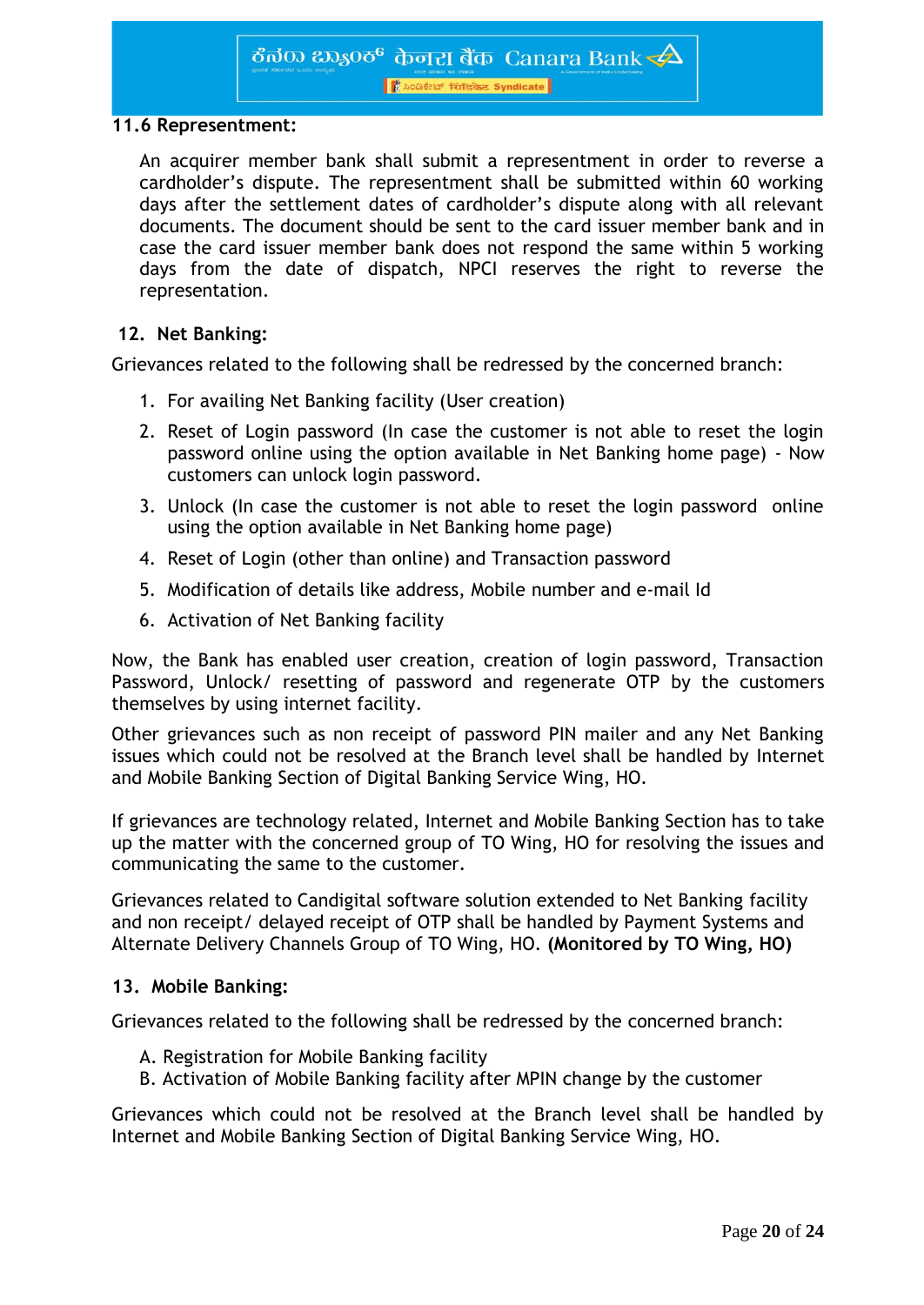If grievances are technology related, Internet and Mobile Banking Section has to take up the matter with the Mobile Banking group of TO Wing for resolving the issues and communicating the same to the customer.

# **14. Interaction with Customers**

Customer's expectation/ requirement/ grievances can be better understood through personal interaction with customers by Bank's staff. Structured customer meets will give a message to the customers that the bank cares for them and values their feedback/ suggestions for improvement in customer service. Many of the complaints arise on account of lack of awareness among customers about bank services and such interactions will help the customers to appreciate the banking services better. The feedback from customers would be a valuable input for revising our product and services to meet customer requirements.

# **15. Sensitizing the operating staff on handling complaints**

Our staff will be properly trained for handling complaints. During all the Training Sessions at our Apex Centre of Excellence – Manipal, Centre of Excellence - Gurugram and at all Learning & Development Centres, the importance of handling complaints is explained to all the participants and they are trained to deal with customer complaints. Nodal Officer of the Bank will ensure that internal machinery for handling complaints/ grievances operates smoothly and efficiently at all levels and he will be giving feedback on training needs of staff at various levels to the Human Resources Wing.

Redressal of complaints emanating from rural areas and those relating to financial assistance to Priority Sector and Governments Poverty Alleviation Programme also form part of the above process.

The existing grievance policy adopted, approved by the Board and published in our website is applicable to the complaints emanating from rural areas also.

Our Toll Free number (Call Canara) 1800 425 0018, 1800 208 3333, 1800 3011 3333 & 1800 103 0018 satisfies the grievances of Rural Customers also. Rural Customers can register their grievances by using this Toll Free number in Nine Regional Languages namely Kannada, Tamil, Telugu, Malayalam, Marathi, Odia, Punjabi, Gujarati and Bengali apart from Hindi and English. Non Toll Free Numbers (if calling from outside India) +91-80-22064232.

#### **16. Home Loans-Levy of fore-closure charges/ pre-payment penalty:**

- 1. The removal of fore closure charges/ prepayment penalty on home loans will lead to reduction in the discrimination between existing and new borrowers and competition among banks will result in finer pricing of the floating rate home loans. Though many banks have in the recent past voluntarily abolished pre-payment penalties on floating rate home loans, there is a need to ensure uniformity across the banking system. It has, therefore, been decided that bank shall not charge foreclosure charges/ pre-payment penalties on home loans on floating rate basis.
- 2. As per extant guidelines a fixed rate loan is one where the rate is fixed for a certain period with reset clause option. Hence, Dual rate/Special rate home loans sanctioned by the bank cannot be treated as fixed rate loans. In case of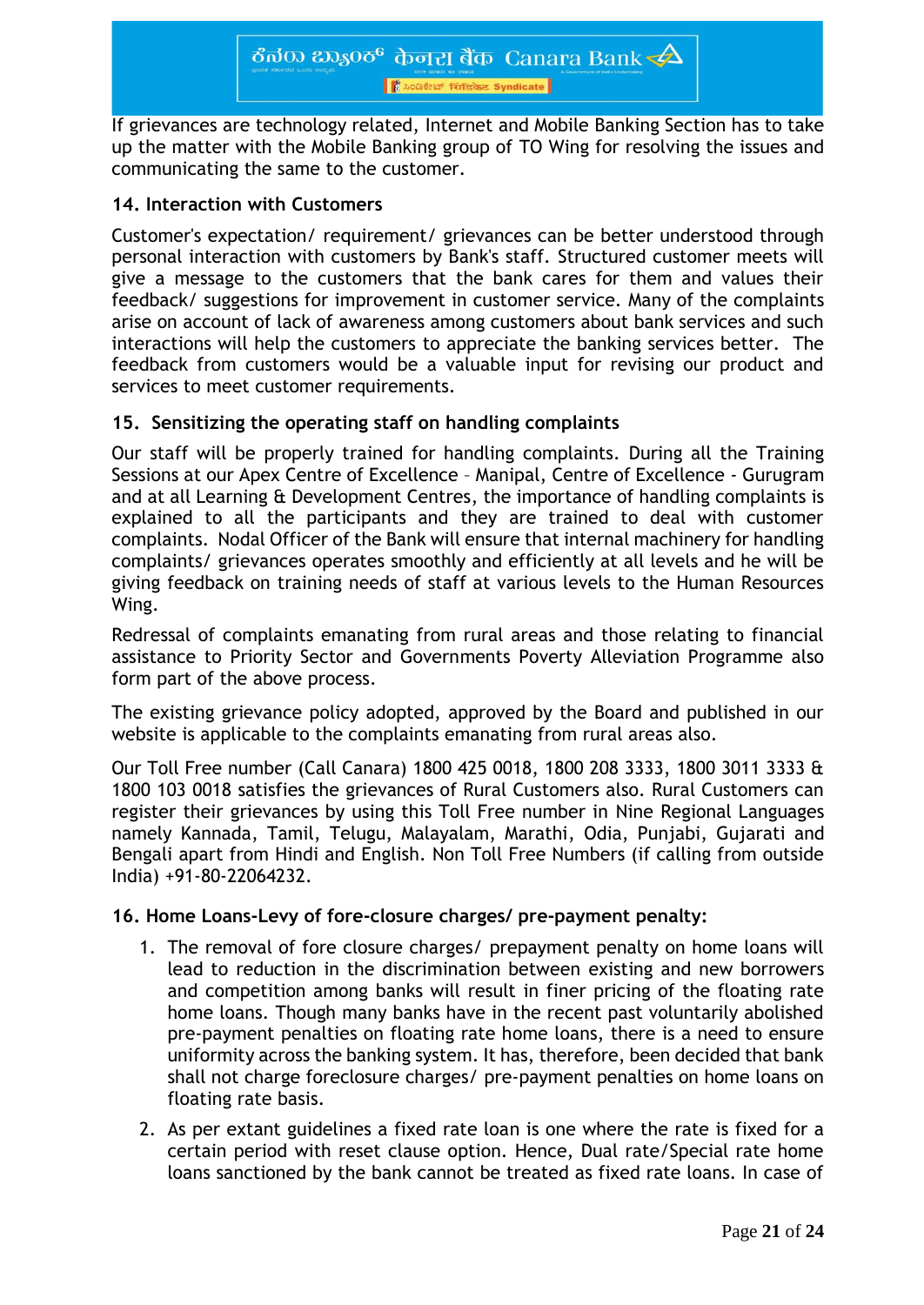Dual rate/Special rate home loans, the provisions of lower interest rate will be applicable from the date the rate of interest on the loan becomes floating.

3. Bank shall not charge foreclosure charges/pre-payment penalties on all floating term loans sanctioned to individual borrowers.

# **17. Uniformity in Intersol Charges:**

With the introduction of Core Banking Solution (CBS), it is expected that customers of the bank would be treated uniformly at any sales or service delivery point. It is, therefore, bank is not discriminating against the customers on the basis of one branch being designated as 'home' or 'base' branch where charges are not levied for products/ services and other branches of the same bank being referred to as 'nonhome' branch. As such, if a particular service is provided free at 'home' branch, the same shall be available free at 'non home' branches also. There shall not be any discrimination as regards intersol charges between similar transactions done by customers at 'home branch' and 'non home' branches. (Page 33, point no. 6.6 of RBI Master Circular on Customer Service 2015 dated 01.07.2015.)

# **18**. **Charges for sending SMS alerts:**

With a view to ensuring reasonableness and equity in the charges levied by the bank for sending SMS alerts to customers, bank is leveraging the technology available and the telecom service providers to ensure that such charges can be levied on all customers on actual usage basis.

These charges shall not be applicable to Jan Dhan accounts, Canara Basic Saving Bank deposit accounts and other financial inclusion SB accounts and any other category exempted by the bank.

#### **19. Online Dispute Resolution (ODR) System for Digital Payments:**

In the Statement on Developmental and Regulatory Policies dated August 6, 2020, Reserve Bank of India (RBI) had announced introduction of Online Dispute Resolution (ODR) system for resolving customer disputes and grievances pertaining to failed transactions on digital payments.

The ODR system should be a transparent, rule-based, system-driven, user-friendly and unbiased mechanism for resolving customer disputes and grievances, with zero or minimal manual intervention.

Customers shall be provided with one or more channels – web-based or paper-based complaint form, IVR, mobile application, call centre, SMS, through branches or offices, etc. – for lodging disputes and grievances.

#### **20. Strengthening of Grievance Redress Mechanism in Banks:**

In the Statement on Developmental and Regulatory Policies dated January 27, 2021 Reserve bank of India (RBI) putting in place a comprehensive framework comprising of enhanced disclosures by banks on customer complaints, recovery of cost of redress from banks for the maintainable complaints received against them in OBOs (Office of the banking Ombudsman) in excess of the peer group average, and undertaking intensive review of the grievance redress mechanism and supervisory action against banks that fail to improve their redress mechanism in a time bound manner.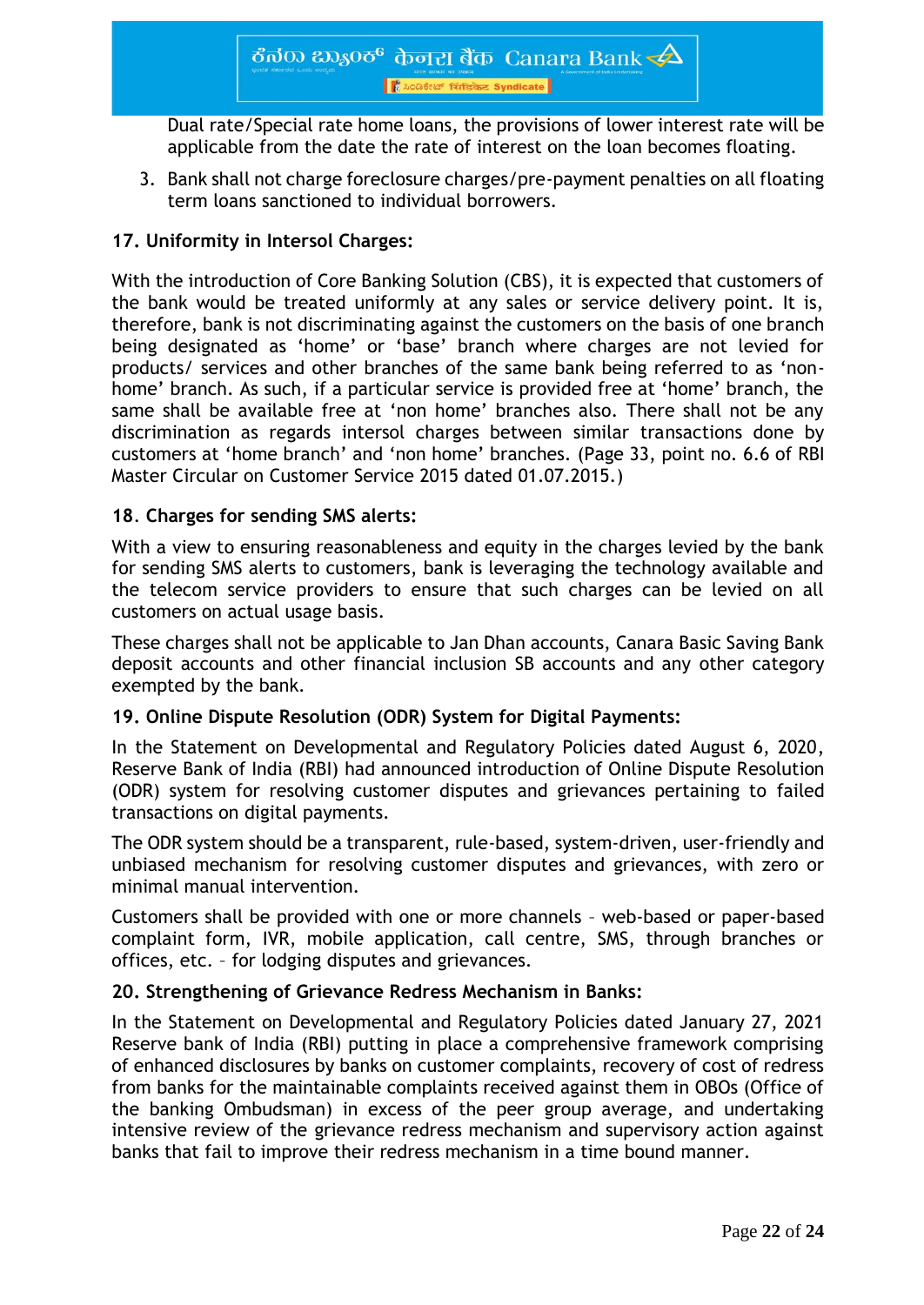# **F. COMPLIANCE/ MONITORING OF IMPLEMENTATION OF THE POLICIES**

Implementation of policy at Branches will be checked by Inspection Wing during RBIA & Concurrent inspection and deviations will be reported to Circles/ SP&D Wing, HO & to Audit committee of the Board.

Overseeing Executive of MIPD & PP Section/ Customer Service Section in Circle to ensure that all Regional offices are adhering to the Policy guidelines.

Overseeing Executive of MIPD & PP Section in Regional Office to ensure that all Branches are adhering to the policy guidelines.

**\*\*\*\*\*\*\*\*\*\*\*\*\*\***